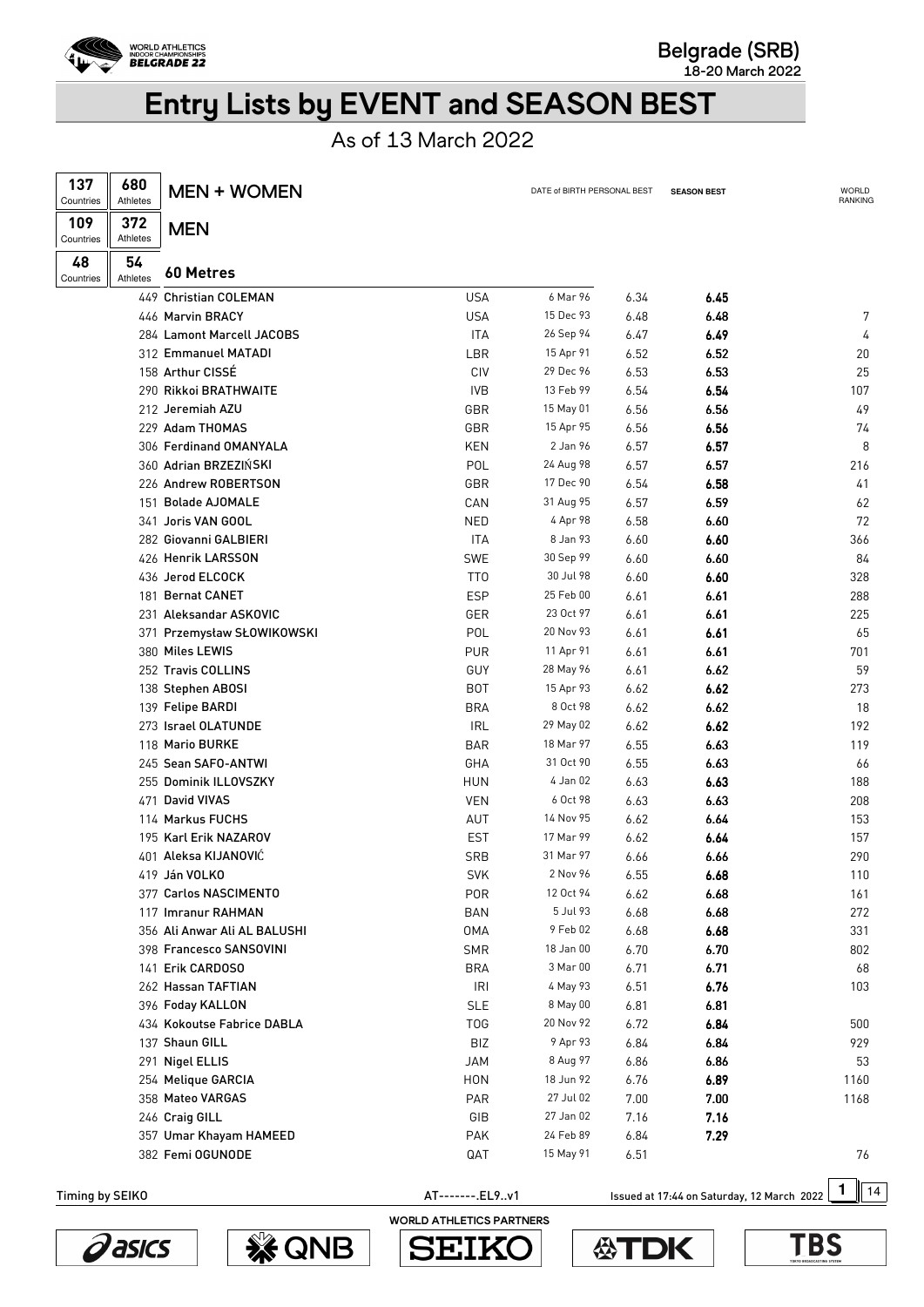

|                       |                               |                 | DATE of BIRTH PERSONAL BEST |         | <b>SEASON BEST</b>                         | <b>WORLD</b><br>RANKING |
|-----------------------|-------------------------------|-----------------|-----------------------------|---------|--------------------------------------------|-------------------------|
|                       | 297 Shuhei TADA               | <b>JPN</b>      | 24 Jun 96                   | 6.56    |                                            | 30                      |
|                       | 324 Hassan SAAID              | MDV             | 4 Mar 92                    | 6.75    |                                            | 1075                    |
|                       | 159 Emmanuel ESEME            | <b>CMR</b>      | 17 Aug 93                   |         |                                            | 262                     |
|                       | 259 Lalu Muhammad ZOHRI       | <b>INA</b>      | 1 Jul 00                    |         |                                            | 67                      |
|                       | 431 Benele Simphiwe DLAMINI   | SWZ             | 16 Jan 93                   |         |                                            |                         |
|                       | 433 Favoris MUZRAPOV          | <b>TJK</b>      | 15 Nov 98                   |         |                                            | 1980                    |
|                       | 441 Mohamed ALHAMMADI         | <b>UAE</b>      | 2 Aug 91                    |         |                                            |                         |
| 29<br>22              |                               |                 |                             |         |                                            |                         |
| Athletes<br>Countries | 400 Metres                    |                 |                             |         |                                            |                         |
|                       | 333 Liemarvin BONEVACIA       | <b>NED</b>      | 5 Apr 89                    | 45.48   | 45.48                                      | 7                       |
|                       | 444 Trevor BASSITT            | <b>USA</b>      | 26 Feb 98                   | 45.27   | 45.75                                      |                         |
|                       | 437 Jereem RICHARDS           | TT <sub>0</sub> | 13 Jan 94                   | 45.83   | 45.83                                      |                         |
|                       | 421 Carl BENGTSTRÖM           | <b>SWE</b>      | 13 Jan 00                   | 45.91   | 45.91                                      |                         |
|                       | 175 Benjamin Lobo VEDEL       | DEN             | 23 Sep 97                   | 45.94   | 45.94                                      | 154                     |
|                       | 186 Manuel GUIJARRO           | <b>ESP</b>      | 7 Jul 98                    | 46.02   | 46.02                                      | 69                      |
|                       | 187 Bruno HORTELANO-ROIG      | <b>ESP</b>      | 18 Sep 91                   | 46.02   | 46.02                                      |                         |
|                       | 469 Marqueze WASHINGTON       | <b>USA</b>      | 29 Sep 93                   | 45.24   | 46.15                                      | 346                     |
|                       | 133 Julien WATRIN             | <b>BEL</b>      | 27 Jun 92                   | 46.15   | 46.15                                      | 60                      |
|                       | 332 Isayah BOERS              | <b>NED</b>      | 19 Jun 99                   | 46.21   | 46.21                                      | 71                      |
|                       | 402 Boško KIJANOVIĆ           | SRB             | 21 Jun 00                   | 46.22   | 46.22                                      | 99                      |
|                       | 183 Bernat ERTA               | <b>ESP</b>      | 15 Feb 01                   | 46.23   | 46.23                                      | 47                      |
|                       | 171 Patrik ŠORM               | CZE             | 21 Nov 93                   | 46.25   | 46.25                                      | 29                      |
|                       | 299 Mikhail LITVIN            | KAZ             | 5 Jan 96                    | 46.26   | 46.26                                      | 31                      |
|                       | 293 Christopher TAYLOR        | <b>JAM</b>      | 1 Oct 99                    | 45.73   | 46.38                                      | 10                      |
|                       | 113 Tom WILLEMS               | AUS             | 19 Oct 00                   | 46.43   | 46.43                                      | 179                     |
|                       | 338 Nick SMIDT                | <b>NED</b>      | 12 May 97                   | 46.43   | 46.43                                      |                         |
|                       | 470 Noah WILLIAMS             | <b>USA</b>      | 1 Jan 99                    | 44.71   | 46.44                                      | 15                      |
|                       | 240 Patrick SCHNEIDER         | GER             | 30 Nov 92                   | 46.44   | 46.44                                      |                         |
|                       | 348 Håvard BENTDAL INGVALDSEN | <b>NOR</b>      | 21 Sep 02                   | 46.50   | 46.50                                      | 83                      |
|                       | 167 Pavel MASLÁK              | CZE             | 21 Feb 91                   | 45.24   | 46.70                                      | 70                      |
|                       | 363 Kajetan DUSZYŃSKI         | POL             | 12 May 95                   | 46.71   | 46.71                                      | 21                      |
|                       | 142 Lucas CARVALHO            | <b>BRA</b>      | 16 Jul 93                   | 46.85   | 46.85                                      | 25                      |
|                       | 309 Mazen Moutan AL YASSIN    | <b>KSA</b>      | 8 Jul 96                    | 46.35   | 47.05                                      | 27                      |
|                       | 327 Jovan STOJOSKI            | <b>MKD</b>      | 26 Nov 97                   | 47.18   | 47.18                                      | 285                     |
|                       | 102 Pau BLASI                 | AND             | 6 Nov 00                    | 48.69   | 48.69                                      | 1056                    |
|                       | 391 Zakhiti NENE              | <b>RSA</b>      | 2 Apr 98                    | 45.03 о |                                            | 22                      |
|                       | 275 Malique SMITH             | <b>ISV</b>      | 9 Nov 97                    | 48.48   |                                            |                         |
|                       | 161 Quentin PETIT             | COM             | 18 Oct 94                   | 49.64   |                                            |                         |
| 27<br>18<br>Athletes  | 800 Metres                    |                 |                             |         |                                            |                         |
| Countries             | 185 Mariano GARCÍA            | <b>ESP</b>      | 25 Sep 97                   | 1:45.12 | 1:45.12                                    | 26                      |
|                       | 455 Bryce HOPPEL              | <b>USA</b>      | 5 Sep 97                    | 1:44.37 | 1:45.30                                    | 12                      |
|                       | 303 Collins KIPRUTO           | KEN             | 12 Apr 94                   | 1:45.39 | 1:45.39                                    | 15                      |
|                       | 215 Elliot GILES              | GBR             | 26 May 94                   | 1:43.63 | 1:45.42                                    | 5                       |
|                       | 425 Andreas KRAMER            | <b>SWE</b>      | 13 Apr 97                   | 1:45.09 | 1:45.71                                    | 19                      |
|                       | 182 Álvaro DE ARRIBA          | <b>ESP</b>      | 2 Jun 94                    | 1:45.43 | 1:45.82                                    | 20                      |
|                       | 466 Shane STREICH             | <b>USA</b>      | 19 Sep 96                   | 1:45.90 | 1:45.90                                    | 41                      |
|                       | 302 Noah KIBET                | KEN             | 12 Apr 04                   | 1:46.06 | 1:46.06                                    | 22                      |
|                       | 125 Eliott CRESTAN            | <b>BEL</b>      | 22 Feb 99                   | 1:46.11 | 1:46.11                                    | 28                      |
|                       | 100 Djamel SEDJATI            | ALG             | 3 May 99                    | 1:46.28 | 1:46.28                                    | 51                      |
|                       | 322 Moad ZAHAFI               | <b>MAR</b>      | 9 May 98                    | 1:46.29 | 1:46.29                                    | 46                      |
|                       | 453 Isaiah HARRIS             | <b>USA</b>      | 18 Oct 96                   | 1:46.01 | 1:46.30                                    | 11                      |
|                       | 253 Quamel PRINCE             | GUY             | 20 Apr 94                   | 1:46.35 | 1:46.35                                    | 85                      |
|                       |                               |                 |                             |         |                                            |                         |
| Timing by SEIKO       |                               | AT-------.EL9v1 |                             |         | Issued at 17:44 on Saturday, 12 March 2022 | 2<br>14                 |





WORLD ATHLETICS PARTNERS

**SEIK** 

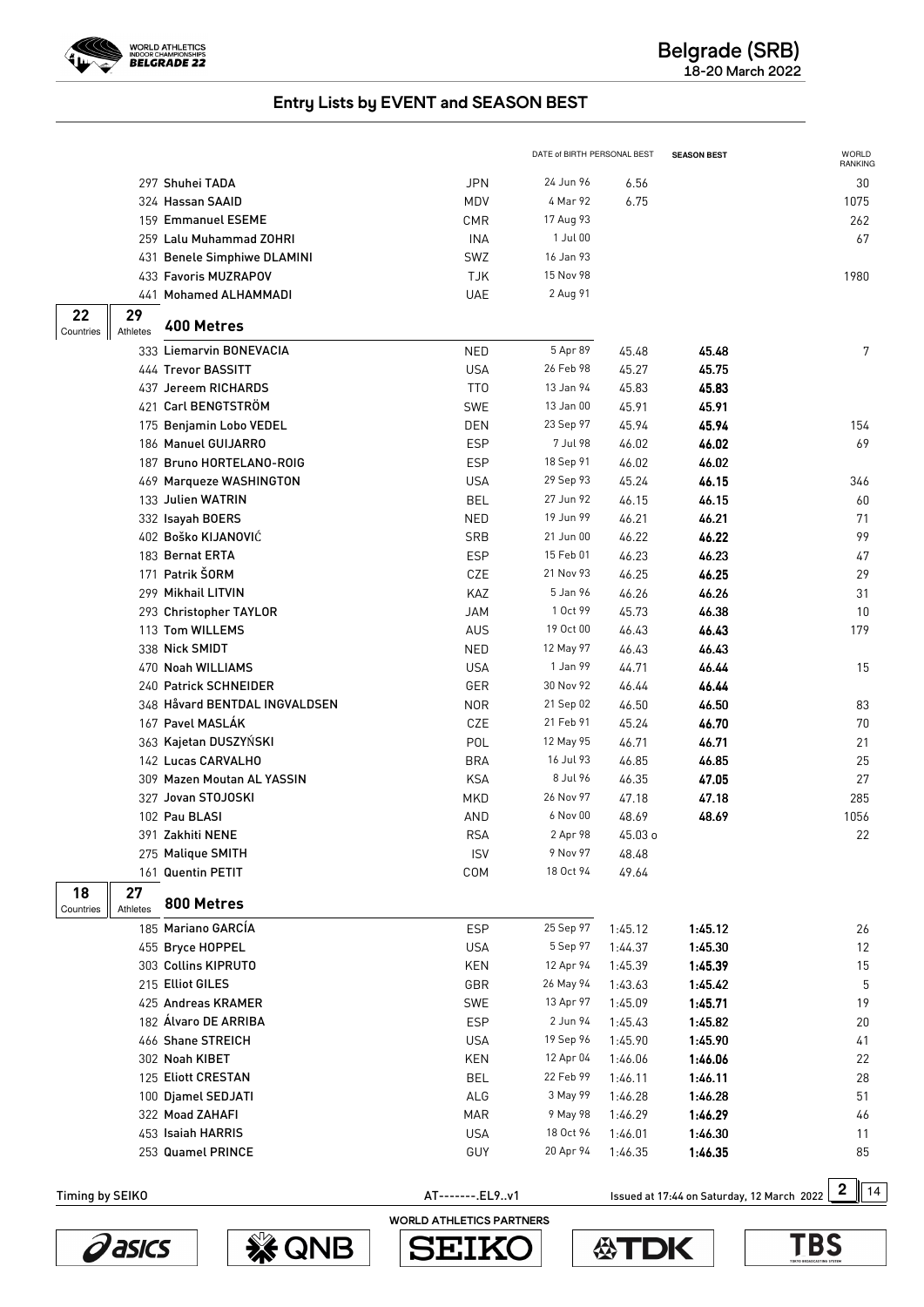

|                       |                           |            | DATE of BIRTH PERSONAL BEST |           | <b>SEASON BEST</b> | WORLD<br>RANKING |
|-----------------------|---------------------------|------------|-----------------------------|-----------|--------------------|------------------|
|                       | 258 Balázs VINDICS        | <b>HUN</b> | 28 Mar 94                   | 1:46.20   | 1:46.37            | 61               |
|                       | 320 Mostafa SMAILI        | <b>MAR</b> | 9 Jan 97                    | 1:45.96   | 1:46.40            | 43               |
|                       | 239 Marc REUTHER          | GER        | 23 Jun 96                   | 1:45.39   | 1:46.41            | 33               |
|                       | 220 Guy LEARMONTH         | GBR        | 20 Apr 92                   | 1:46.46   | 1:46.46            | 47               |
|                       | 244 Alex AMANKWA          | GHA        | 2 Mar 92                    | 1:46.47   | 1:46.47            | 72               |
|                       | 132 Aurele VANDEPUTTE     | <b>BEL</b> | 14 May 95                   | 1:46.49   | 1:46.49            | 35               |
|                       | 340 Tony VAN DIEPEN       | <b>NED</b> | 17 Apr 96                   | 1:46.49   | 1:46.49            | 25               |
|                       | 335 Samuel CHAPPLE        | <b>NED</b> | 23 Nov 98                   | 1:46.61   | 1:46.61            | 177              |
|                       | 152 Marco AROP            | CAN        | 20 Sep 98                   | 1:45.90   | 1:46.66            | 3                |
|                       | 265 Mark ENGLISH          | <b>IRL</b> | 18 Mar 93                   | 1:46.10   | 1:46.89            | 29               |
|                       | 136 Amel TUKA             | BIH        | 9 Jan 91                    | 1:45.95   | 1:47.68            | 10               |
|                       | 109 Charlie HUNTER        | <b>AUS</b> | 20 Jul 96                   | 1:45.59   | 1:48.29            | 36               |
|                       | 170 Filip ŠNEJDR          | CZE        | 16 Apr 95                   | 1:46.63   | 1:48.68            | 73               |
|                       | 214 Charlie DA'VALL GRICE | GBR        | 7 Nov 93                    | 1:45.62   |                    |                  |
| 37<br>24              | 1500 Metres               |            |                             |           |                    |                  |
| Athletes<br>Countries |                           |            |                             |           |                    |                  |
|                       | 351 Jakob INGEBRIGTSEN    | <b>NOR</b> | 19 Sep 00                   | 3:30.60   | 3:30.60            | 2                |
|                       | 202 Samuel TEFERA         | ETH        | 23 Oct 99                   | 3:31.04   | 3:33.70            | 12               |
|                       | 304 Abel KIPSANG          | <b>KEN</b> | 22 Nov 96                   | 3:34.57   | 3:34.57            | 4                |
|                       | 190 Adel MECHAAL          | <b>ESP</b> | 5 Dec 90                    | 3:35.30   | 3:35.30            | 8                |
|                       | 216 Neil GOURLEY          | GBR        | 7 Feb 95                    | 3:35.32   | 3:35.32            |                  |
|                       | 234 Robert FARKEN         | GER        | 20 Sep 97                   | 3:35.44   | 3:35.44            | 20               |
|                       | 108 Oliver HOARE          | <b>AUS</b> | 29 Jan 97                   | 3:32.35   | 3:35.51            | 5                |
|                       | 201 Teddese LEMI          | ETH        | 20 Jan 99                   | 3:35.84   | 3:35.84            | 32               |
|                       | 222 George MILLS          | GBR        | 12 May 99                   | 3:36.03   | 3:36.03            | 41               |
|                       | 126 Ismael DEBJANI        | <b>BEL</b> | 25 Sep 90                   | 3:36.38   | 3:36.38            | 17               |
|                       | 376 Isaac NADER           | <b>POR</b> | 17 Aug 99                   | 3:36.50   | 3:36.50            | 43               |
|                       | 155 Cameron PROCEVIAT     | CAN        | 93                          | 3:36.85   | 3:36.85            | 71               |
|                       | 316 Charles GRETHEN       | <b>LUX</b> | 2 Jun 92                    | 3:37.38   | 3:37.38            | 16               |
|                       | 184 Ignacio FONTES        | <b>ESP</b> | 22 Jun 98                   | 3:36.89   | 3:37.39            | 9                |
|                       | 349 Ferdinand Kvan EDMAN  | <b>NOR</b> | 12 Feb 93                   | 3:37.39   | 3:37.39            | 35               |
|                       | 319 Abdelatif SADIKI      | <b>MAR</b> | 15 Jan 99                   | 3:37.80   | 3:37.80            | 29               |
|                       | 400 Elzan BIBIĆ           | <b>SRB</b> | 8 Jan 99                    | 3:37.84   | 3:37.84            | 75               |
|                       | 277 Pietro ARESE          | <b>ITA</b> | 8 Oct 99                    | 3:37.86   | 3:37.86            | 64               |
|                       | 468 Joshua THOMPSON       | USA        | 9 May 93                    | 3:34.77   | 3:37.96            | 52               |
|                       | 191 Saúl ORDÓÑEZ          | <b>ESP</b> | 10 Apr 94                   | 3:37.99   | 3:37.99            |                  |
|                       | 214 Charlie DA'VALL GRICE | GBR        | 7 Nov 93                    | 3:38.00   | 3:38.00            | 45               |
|                       | 103 Federico BRUNO        | ARG        | 18 Jun 93                   | 3:38.03   | 3:38.03            | 42               |
|                       | 318 Abdelati EL GUESSE    | <b>MAR</b> | 27 Feb 93                   | 3:38.22   | 3:38.22            |                  |
|                       | 314 Simas BERTAŠIUS       | LTU        | 31 Oct 93                   | 3:38.32   | 3:38.32            | 49               |
|                       | 276 Nesim AMSELLEK        | ITA        | 8 Feb 99                    | 3:38.42   | 3:38.42            | 101              |
|                       | 237 Christoph KESSLER     | GER        | 28 Apr 95                   | 3:38.46   | 3:38.46            | 127              |
|                       | 106 Jack ANSTEY           | <b>AUS</b> | 8 Apr 97                    | 3:38.65   | 3:38.65            | 105              |
|                       | 263 Andrew COSCORAN       | <b>IRL</b> | 18 Jun 96                   | 3:37.20   | 3:38.80            | 33               |
|                       | 369 Michał ROZMYS         | POL        | 13 Mar 95                   | 3:36.10   | 3:38.82            | 13               |
|                       | 269 Luke MCCANN           | <b>IRL</b> | 12 Mar 98                   | 3:39.02   | 3:39.02            | 53               |
|                       | 257 István SZÖGI          | <b>HUN</b> | 12 Sep 95                   | 3:37.55   | 3:39.03            | 37               |
|                       | 463 Samuel PRAKEL         | <b>USA</b> | 29 Oct 94                   | 3:36.36   | 3:39.92            | $27\,$           |
|                       | 232 Amos BARTELSMEYER     | GER        | 25 Jul 94                   | 3:38.16   | 3:40.25            | 73               |
|                       | 406 Abraham GUEM          | SSD        | 29 Apr 99                   | 3:40.86 o |                    |                  |
|                       | 119 Eric NZIKWINKUNDA     | <b>BDI</b> | 1 Jan 97                    | 3:48.08   |                    |                  |
|                       | 394 Gaylord SILLY         | <b>SEY</b> | 20 Feb 86                   | 3:56.24   |                    |                  |
|                       | 311 Alaa ALGORNI          | LBA        | 14 Aug 94                   |           |                    |                  |

AT--------.EL9..v1 **3** Issued at 17:44 on Saturday, 12 March 2022 3 14



**WE QNB** 

WORLD ATHLETICS PARTNERS**SEIK** S

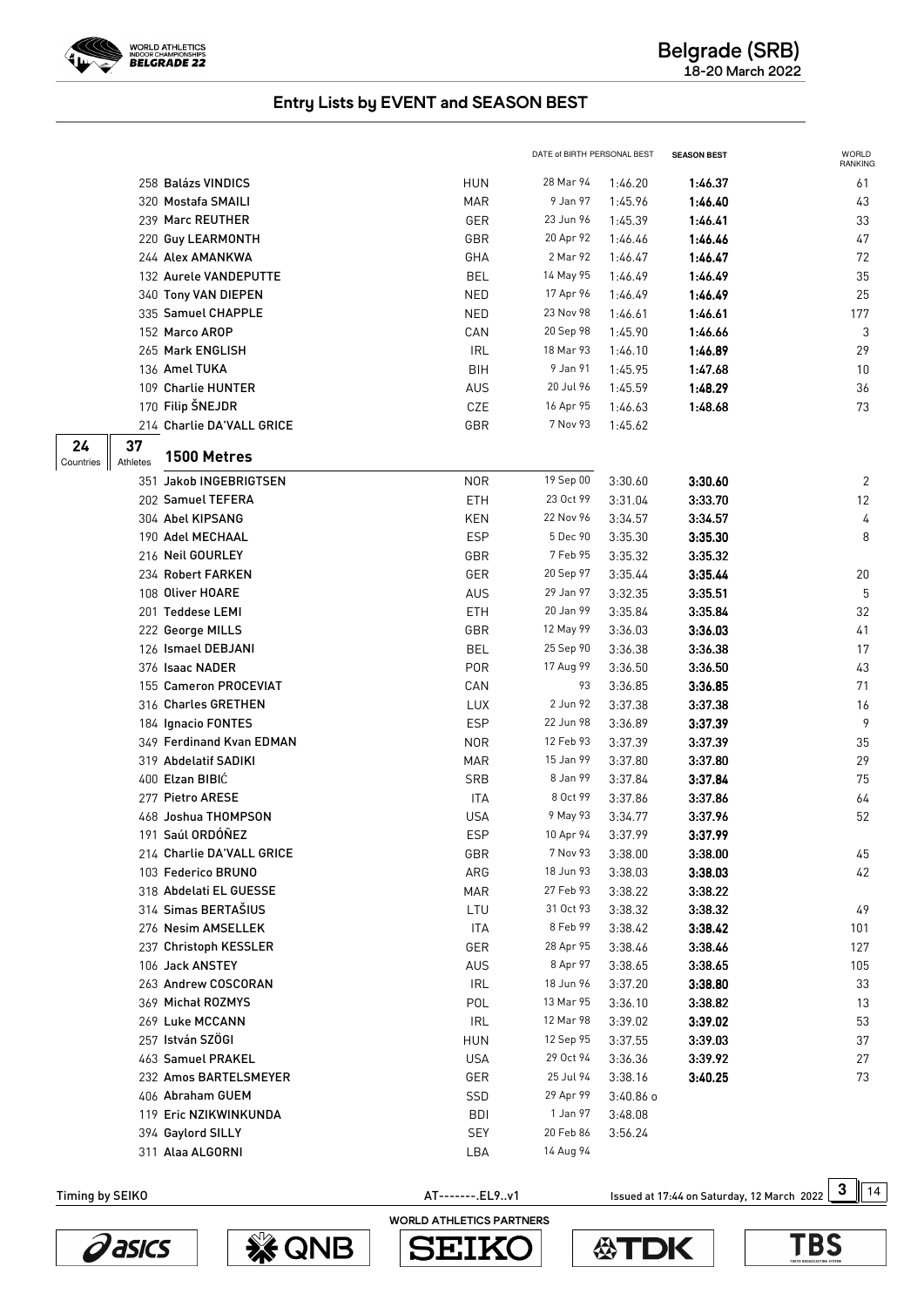

|                 |                |                              |                 | DATE of BIRTH PERSONAL BEST |           | <b>SEASON BEST</b>                         | WORLD<br>RANKING |     |
|-----------------|----------------|------------------------------|-----------------|-----------------------------|-----------|--------------------------------------------|------------------|-----|
| 25              | 35             |                              |                 |                             |           |                                            |                  |     |
| Countries       | Athletes       | 3000 Metres                  |                 |                             |           |                                            |                  |     |
|                 |                | 198 Berihu AREGAWI           | ETH             | 28 Feb 01                   | 7:26.20   | 7:26.20                                    |                  |     |
|                 |                | 200 Lamecha GIRMA            | ETH             | 26 Nov 00                   | 7:27.98   | 7:30.54                                    |                  |     |
|                 |                | 199 Selemon BAREGA           | ETH             | 20 Jan 00                   | 7:26.10   | 7:30.66                                    |                  |     |
|                 |                | 190 Adel MECHAAL             | <b>ESP</b>      | 5 Dec 90                    | 7:30.82   | 7:30.82                                    |                  |     |
|                 |                | 305 Jacob KROP               | <b>KEN</b>      | 4 Jun 01                    | 7:31.90   | 7:31.90                                    |                  | 9   |
|                 |                | 420 Andreas ALMGREN          | <b>SWE</b>      | 12 Jun 95                   | 7:34.31   | 7:34.31                                    |                  | 44  |
|                 |                | 301 Daniel Simiu EBENYO      | <b>KEN</b>      | 18 Sep 95                   | 7:37.86   | 7:37.86                                    |                  | 12  |
|                 |                | 241 Maximilian THORWIRTH     | GER             | 9 Jan 95                    | 7:38.14   | 7:38.14                                    |                  | 58  |
|                 |                | 412 Jonas RAESS              | SUI             | 8 Mar 94                    | 7:39.49   | 7:39.49                                    |                  | 22  |
|                 |                | 353 George BEAMISH           | <b>NZL</b>      | 24 Oct 96                   | 7:39.50   | 7:39.50                                    |                  |     |
|                 |                | 400 Elzan BIBIC              | SRB             | 8 Jan 99                    | 7:39.96   | 7:39.96                                    |                  |     |
|                 |                | 321 Zouhair TALBI            | <b>MAR</b>      | 8 Apr 95                    | 7:40.39   | 7:40.39                                    |                  | 41  |
|                 |                | 223 Thomas MORTIMER          | GBR             | 7 Jan 99                    | 7:40.97   | 7:40.97                                    |                  | 50  |
|                 |                | 329 Jordan GUSMAN            | <b>MLT</b>      | 30 Jan 94                   | 7:44.40   | 7:44.40                                    |                  | 85  |
|                 |                | 285 Ossama MESLEK            | <b>ITA</b>      | 8 Jan 97                    | 7:44.45   | 7:44.45                                    |                  |     |
|                 |                | 317 Hicham AKANKAM           | <b>MAR</b>      | 4 Apr 98                    | 7:44.61   | 7:44.61                                    |                  |     |
|                 |                | 213 Jamaine COLEMAN          | GBR             | 22 Sep 95                   | 7:44.65   | 7:44.65                                    |                  |     |
|                 |                | 238 Sam PARSONS              | GER             | 18 Jun 94                   | 7:44.99   | 7:44.99                                    |                  | 69  |
|                 |                | 154 John GAY                 | CAN             | 7 Nov 96                    | 7:45.34   | 7:45.34                                    |                  |     |
|                 |                | 271 Darragh MCELHINNEY       | <b>IRL</b>      | 9 Nov 00                    | 7:45.91   | 7:45.91                                    |                  |     |
|                 |                | 128 Isaac KIMELI             | <b>BEL</b>      | 9 Mar 94                    | 7:44.17   | 7:46.62                                    |                  | 43  |
|                 |                | 439 Ahmed JAZIRI             | TUN             | 16 Dec 97                   | 7:47.34   | 7:47.34                                    |                  |     |
|                 |                | 274 Baldvin MAGNUSSON        | <b>ISL</b>      | 7 Apr 99                    | 7:47.51   | 7:47.51                                    |                  | 133 |
|                 |                | 325 Fernando Daniel MARTÍNEZ | MEX             | 30 May 93                   | 7:44.31   | 7:47.67                                    |                  | 97  |
|                 |                | 381 Mohamed AL GARNI         | QAT             | 2 Jul 92                    | 7:39.23   | 7:47.79                                    |                  |     |
|                 |                | 153 Ehab EL-SANDALI          | CAN             | 1 Jan 97                    | 7:48.00   | 7:48.00                                    |                  | 144 |
|                 |                | 174 Joel Ibler LILLESØ       | DEN             | 17 Nov 03                   | 7:48.34   | 7:48.34                                    |                  | 161 |
|                 |                | 278 Yassin BOUIH             | ITA             | 24 Nov 96                   | 7:47.98   | 7:48.38                                    |                  |     |
|                 |                | 131 Michael SOMERS           | <b>BEL</b>      | 2 Mar 95                    | 7:48.72   | 7:48.72                                    |                  | 81  |
|                 |                | 459 Dillon MAGGARD           | <b>USA</b>      | 16 Oct 95                   | 7:49.05   | 7:49.05                                    |                  | 102 |
|                 |                | 392 Adriaan WILDSCHUTT       | <b>RSA</b>      | 3 May 98                    | 7:52.38   | 7:52.38                                    |                  | 54  |
|                 |                | 227 Marc SCOTT               | GBR             | 21 Dec 93                   | 7:51.65   | 7:53.35                                    |                  |     |
|                 |                | 307 Nursultan KENESHBEKOV    | KGZ             | 25 Mar 00                   | 7:57.61   | 7:57.61                                    |                  | 325 |
|                 |                | 112 Matthew RAMSDEN          | AUS             | 23 Jul 97                   | 7:35.65 o |                                            |                  | 21  |
|                 |                | 157 Ali Moussa BARAK         | CHA             | 1 Jan 98                    | 8:54.33 o |                                            |                  |     |
| 36<br>Countries | 49<br>Athletes | <b>60 Metres Hurdles</b>     |                 |                             |           |                                            |                  |     |
|                 |                | 454 Grant HOLLOWAY           | <b>USA</b>      | 19 Nov 97                   | 7.29      | 7.35                                       |                  | 4   |
|                 |                | 209 Pascal MARTINOT-LAGARDE  | <b>FRA</b>      | 22 Sep 91                   | 7.45      | 7.46                                       |                  | 5   |
|                 |                | 452 Jarret EATON             | <b>USA</b>      | 24 Jun 89                   | 7.43      | 7.47                                       |                  | 30  |
|                 |                | 362 Damian CZYKIER           | POL             | 10 Aug 92                   | 7.48      | 7.48                                       |                  | 16  |
|                 |                | 205 Wilhem BELOCIAN          | <b>FRA</b>      | 22 Jun 95                   | 7.42      | 7.52                                       |                  | 11  |
|                 |                | 460 Aaron MALLETT            | <b>USA</b>      | 26 Sep 94                   | 7.54      | 7.54                                       |                  | 47  |
|                 |                | 189 Asier MARTÍNEZ           | <b>ESP</b>      | 22 Apr 00                   | 7.55      | 7.55                                       |                  | 9   |
|                 |                | 279 Paolo DAL MOLIN          | ITA             | 31 Jul 87                   | 7.51      | 7.56                                       |                  | 15  |
|                 |                | 188 Enrique LLOPIS           | <b>ESP</b>      | 15 Oct 00                   | 7.56      | 7.56                                       |                  | 22  |
|                 |                | 208 Aurel MANGA              | <b>FRA</b>      | 24 Jul 92                   | 7.53      | 7.57                                       |                  | 10  |
|                 |                | 410 Jason JOSEPH             | SUI             | 11 Oct 98                   | 7.56      | 7.57                                       |                  | 12  |
|                 |                | 219 David KING               | GBR             | 13 Jun 94                   | 7.57      | 7.57                                       |                  | 18  |
|                 |                | 149 Rafael PEREIRA           | <b>BRA</b>      | 8 Apr 97                    | 7.58      | 7.58                                       |                  | 13  |
|                 |                | 224 Andrew POZZI             | GBR             | 15 May 92                   | 7.43      | 7.59                                       |                  | 6   |
|                 |                |                              |                 |                             |           |                                            |                  |     |
| Timing by SEIKO |                |                              | AT-------.EL9v1 |                             |           | Issued at 17:44 on Saturday, 12 March 2022 | 4                | 14  |



**WE QNB** 

WORLD ATHLETICS PARTNERS

**SEIK** 

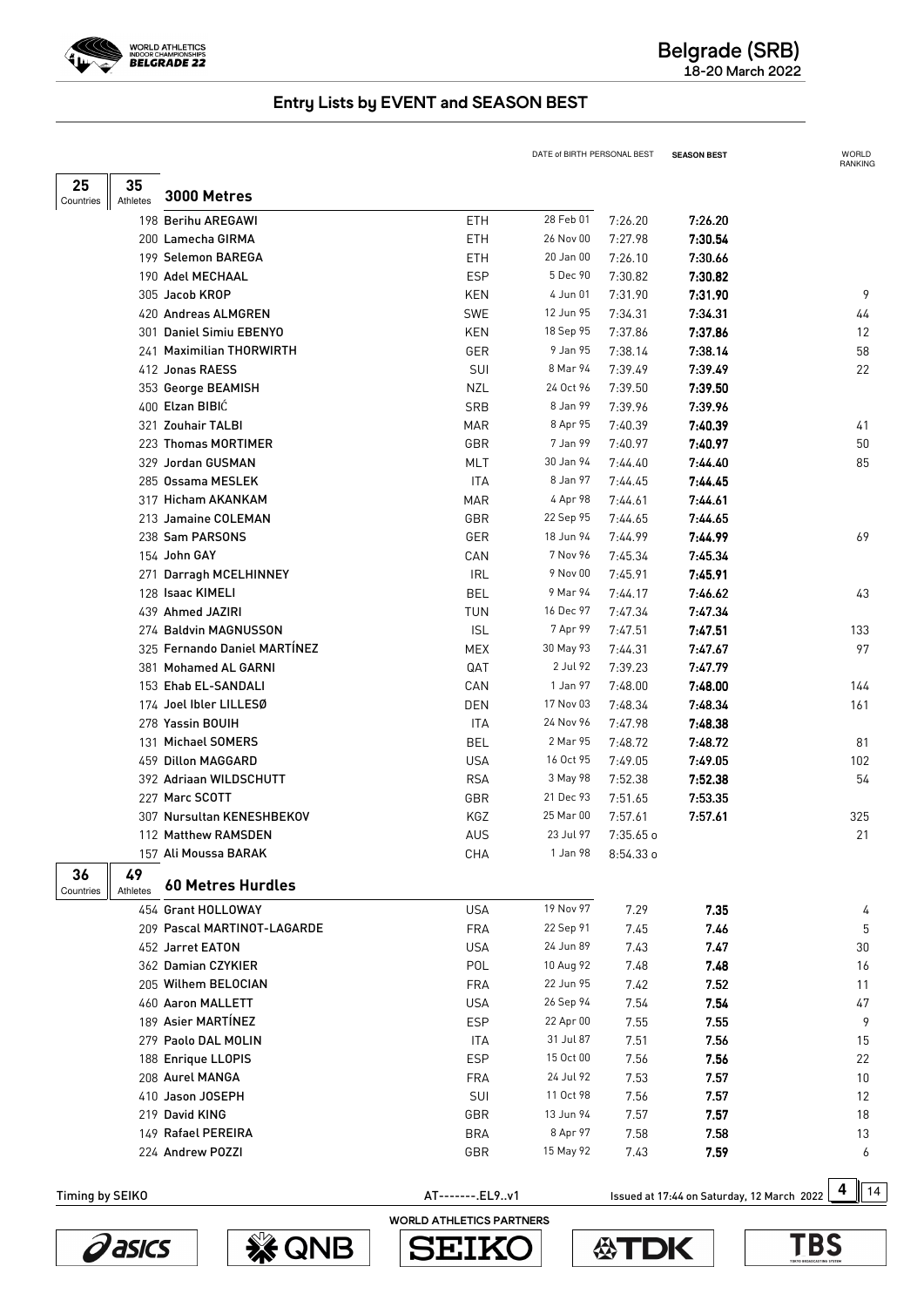

|                 |                |                             |                 | DATE of BIRTH PERSONAL BEST |                   | <b>SEASON BEST</b>                         | WORLD<br><b>RANKING</b> |
|-----------------|----------------|-----------------------------|-----------------|-----------------------------|-------------------|--------------------------------------------|-------------------------|
|                 |                | 372 Jakub SZYMAŃSKI         | POL             | 22 Jul 02                   | 7.60              | 7.60                                       | 66                      |
|                 |                | 165 Milan TRAJKOVIC         | <b>CYP</b>      | 17 Mar 92                   | 7.51              | 7.61                                       | 42                      |
|                 |                | 107 Chris DOUGLAS           | AUS             | 10 Feb 97                   | 7.61              | 7.61                                       |                         |
|                 |                | 313 Wellington ZAZA         | LBR             | 20 Jan 95                   | 7.61              | 7.61                                       | 49                      |
|                 |                | 242 Gregor TRABER           | GER             | 2 Dec 92                    | 7.56              | 7.62                                       | 53                      |
|                 |                | 173 Petr SVOBODA            | CZE             | 10 Oct 84                   | 7.44              | 7.63                                       | 31                      |
|                 |                | 129 Michael OBASUYI         | <b>BEL</b>      | 12 Aug 99                   | 7.63              | 7.63                                       | 37                      |
|                 |                | 310 Yaqoub ALYOUHA          | KUW             | 31 Jan 93                   | 7.52              | 7.65                                       | 29                      |
|                 |                | 438 Ruebin WALTERS          | TT <sub>0</sub> | 2 Apr 95                    | 7.61              | 7.66                                       | 61                      |
|                 |                | 196 Keiso PEDRIKS           | <b>EST</b>      | 30 Apr 94                   | 7.66              | 7.66                                       | 72                      |
|                 |                | 281 Hassane FOFANA          | <b>ITA</b>      | 28 Apr 92                   | 7.66              | 7.66                                       | 59                      |
|                 |                | 375 Abdel Kader LARRINAGA   | <b>POR</b>      | 13 Jul 94                   | 7.67              | 7.67                                       | 92                      |
|                 |                | 143 Gabriel CONSTANTINO     | <b>BRA</b>      | 9 Feb 95                    | 7.60              | 7.68                                       | 39                      |
|                 |                | 337 Koen SMET               | <b>NED</b>      | 9 Aug 92                    | 7.65              | 7.68                                       | 26                      |
|                 |                | 203 Ilari MANNINEN          | <b>FIN</b>      | 11 Oct 97                   | 7.68              | 7.68                                       | 200                     |
|                 |                | 256 Bálint SZELES           | <b>HUN</b>      | 9 Nov 98                    | 7.69              | 7.69                                       | 121                     |
|                 |                | 384 Alin Ionut ANTON        | ROU             | 1 Jan 00                    | 7.70              | 7.70                                       | 138                     |
|                 |                | 300 David YEFREMOV          | KAZ             | 15 Jan 99                   | 7.65              | 7.71                                       | 65                      |
|                 |                | 105 Nicholas ANDREWS        | AUS             | 2 Feb 97                    | 7.71              | 7.71                                       | 55                      |
|                 |                | 408 Finley GAIO             | SUI             | 15 Apr 99                   | 7.71              | 7.71                                       | 71                      |
|                 |                | 440 Mikdat SEVLER           | <b>TUR</b>      | 21 Jan 98                   | 7.71              | 7.71                                       | 40                      |
|                 |                | 339 Liam VAN DER SCHAAF     | <b>NED</b>      | 8 Oct 98                    | 7.72              | 7.72                                       | 74                      |
|                 |                | 295 Shuhei ISHIKAWA         | <b>JPN</b>      | 29 May 95                   | 7.57              | 7.75                                       | 51                      |
|                 |                | 397 Filip Jakob DEMŠAR      | SL <sub>0</sub> | 3 Apr 00                    | 7.74              | 7.75                                       | 94                      |
|                 |                | 330 Jeremie LARARAUDEUSE    | <b>MRI</b>      | 31 Mar 01                   | 7.78              | 7.78                                       |                         |
|                 |                | 248 Konstantinos DOUVALIDIS | GRE             | 10 Mar 87                   | 7.59              | 7.79                                       | 173                     |
|                 |                | 405 Luka TRGOVČEVIĆ         | SRB             | 19 May 92                   | 7.81              | 7.81                                       | 111                     |
|                 |                | 393 Louis François MENDY    | <b>SEN</b>      | 2 Mar 99                    | 7.82              | 7.82                                       | 120                     |
|                 |                | 292 Ronald LEVY             | <b>JAM</b>      | 30 Oct 92                   | 7.49              | 7.87                                       | 3                       |
|                 |                | 328 Richard DIAWARA         | MLI             | 21 Apr 95                   | 7.84              | 7.95                                       | 457                     |
|                 |                | 160 Yohan CHAVERRA          | COL             | 21 Mar 95                   | 7.98              | 7.98                                       | 54                      |
|                 |                | 296 Shusei NOMOTO           | <b>JPN</b>      | 25 Oct 95                   | 7.69              |                                            | 79                      |
|                 |                | 435 Kuei-Ru CHEN            | <b>TPE</b>      | 22 Sep 93                   | 7.81              |                                            | 36                      |
|                 |                | 395 Chen Xiang ANG          | SGP             | 3 Jul 94                    | 8.16              |                                            | 284                     |
|                 |                | 347 Saguirou BADAMASSI      | <b>NIG</b>      | 28 Nov 00                   |                   |                                            | 186                     |
| 11              | 12             |                             |                 |                             |                   |                                            |                         |
| Countries       | Athletes       | <b>High Jump</b>            |                 |                             |                   |                                            |                         |
|                 |                | 308 Sanghyeok WOO           | <b>KOR</b>      | 23 Apr 96                   | 2.36              | 2.36                                       | 7                       |
|                 |                | 354 Hamish KERR             | <b>NZL</b>      | 17 Aug 96                   | 2.31o             | $2.30 \circ$                               | 11                      |
|                 |                | 124 Thomas CARMOY           | <b>BEL</b>      | 16 Feb 00                   | 2.28              | 2.27                                       | 25                      |
|                 |                | 367 Norbert KOBIELSKI       | POL             | 28 Jan 97                   | 2.29              | 2.26                                       | 20                      |
|                 |                | 116 Donald THOMAS           | <b>BAH</b>      | 1 Jul 84                    | 2.37 <sub>o</sub> | 2.25                                       | 14                      |
|                 |                | 409 Loïc GASCH              | SUI             | 13 Aug 94                   | 2.33 <sub>o</sub> | 2.25                                       | 16                      |
|                 |                | 467 Darryl SULLIVAN JR.     | <b>USA</b>      | 28 Dec 97                   | 2.33              | 2.25                                       | 17                      |
|                 |                | 148 Thiago MOURA            | <b>BRA</b>      | 27 Nov 95                   | 2.28 <sub>o</sub> | 2.25                                       | 23                      |
|                 |                | 145 Fernando FERREIRA       | <b>BRA</b>      | 13 Dec 94                   | 2.30 <sub>o</sub> | 2.24                                       | 18                      |
|                 |                | 298 Naoto TOBE              | <b>JPN</b>      | 31 Mar 92                   | 2.35              | 2.21                                       | 12                      |
|                 |                | 326 Edgar RIVERA            | <b>MEX</b>      | 13 Feb 91                   | 2.31o             | 2.20                                       | 22                      |
|                 |                | 288 Gianmarco TAMBERI       | <b>ITA</b>      | 1 Jun 92                    | 2.39 <sub>o</sub> |                                            | $\mathbf{1}$            |
| 10<br>Countries | 15<br>Athletes | <b>Pole Vault</b>           |                 |                             |                   |                                            |                         |
|                 |                | 422 Armand DUPLANTIS        | SWE             | 10 Nov 99                   | 6.19              | 6.19                                       | 1                       |
|                 |                | 462 Christopher NILSEN      | <b>USA</b>      | 13 Jan 98                   | 6.05              | 6.05                                       | $\overline{2}$          |
|                 |                |                             |                 |                             |                   |                                            |                         |
| Timing by SEIKO |                |                             | AT-------.EL9v1 |                             |                   | Issued at 17:44 on Saturday, 12 March 2022 | 5<br>14                 |







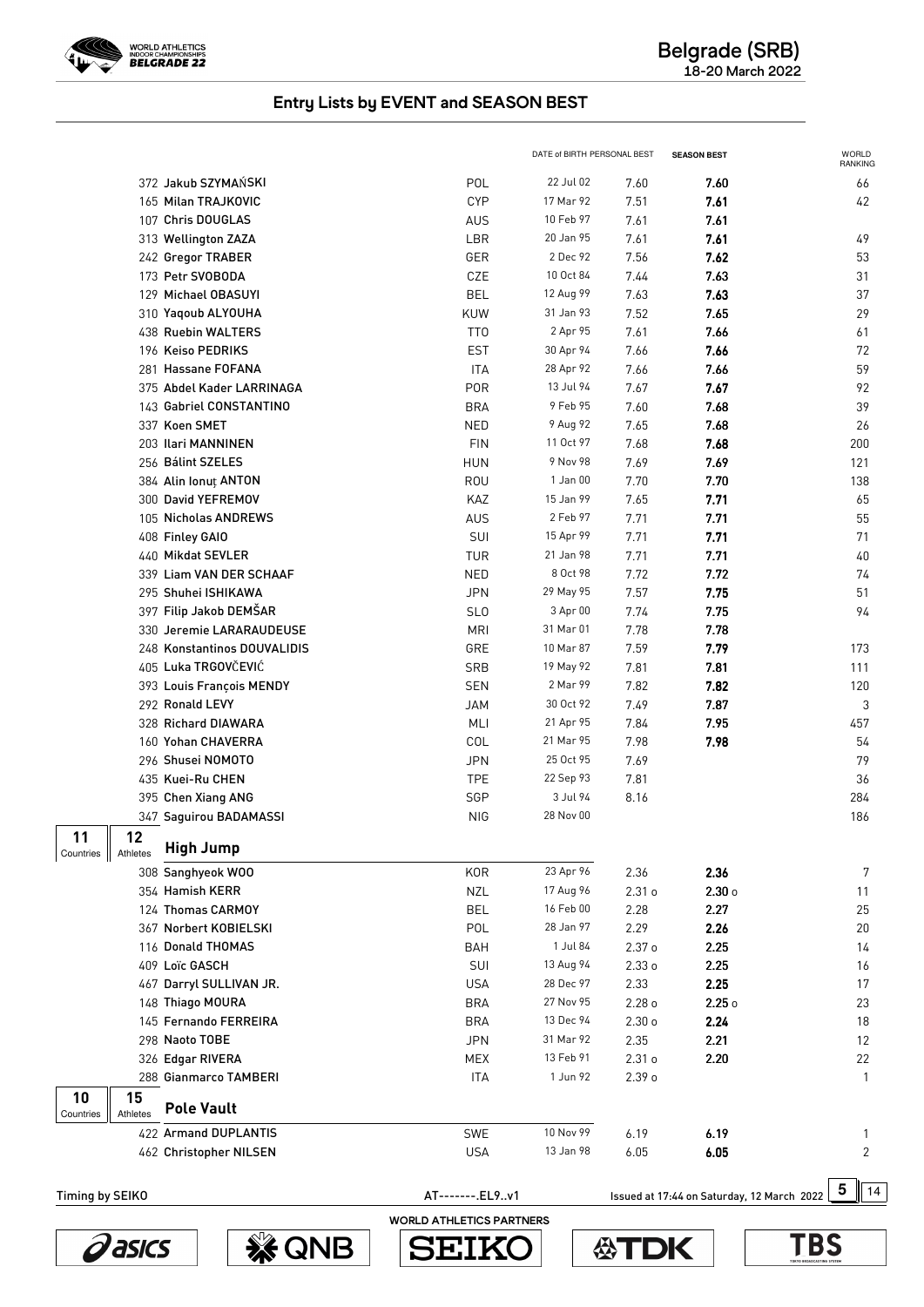

|                                           |                 | DATE of BIRTH PERSONAL BEST |                   | <b>SEASON BEST</b>                         | <b>WORLD</b><br><b>RANKING</b> |
|-------------------------------------------|-----------------|-----------------------------|-------------------|--------------------------------------------|--------------------------------|
| 458 KC LIGHTFOOT                          | <b>USA</b>      | 11 Nov 99                   | 6.00              | 5.95                                       | 4                              |
| 140 Thiago BRAZ                           | <b>BRA</b>      | 16 Dec 93                   | 6.03 <sub>o</sub> | 5.91                                       | 6                              |
| 342 Menno VLOON                           | <b>NED</b>      | 11 May 94                   | 5.96              | 5.91                                       | 11                             |
| 461 Zach MCWHORTER                        | <b>USA</b>      | 7 Jan 99                    | 5.85              | 5.85                                       | 35                             |
| 352 Pål Haugen LILLEFOSSE                 | <b>NOR</b>      | 4 Jun 01                    | 5.83              | 5.83                                       | 33                             |
| 350 Sondre GUTTORMSEN                     | <b>NOR</b>      | 1 Jun 99                    | 5.82              | 5.82                                       | 25                             |
| 207 Valentin LAVILLENIE                   | <b>FRA</b>      | 16 Jul 91                   | 5.82o             | 5.81                                       | 12                             |
| 206 Thibaut COLLET                        | <b>FRA</b>      | 17 Jun 99                   | 5.81              | 5.81                                       | 43                             |
| 243 Oleg ZERNIKEL                         | GER             | 16 Apr 95                   | 5.81              | 5.81                                       | 14                             |
| 249 Emmanouil KARALIS                     | GRE             | 20 Oct 99                   | 5.81              | 5.81                                       | 10                             |
| 110 Kurtis MARSCHALL                      | AUS             | 25 Apr 97                   | 5.87              | 5.76                                       | 13                             |
| 123 Ben BROEDERS                          | <b>BEL</b>      | 21 Jun 95                   | 5.81 <sub>o</sub> | 5.71                                       | 18                             |
| 233 Torben BLECH                          | GER             | 12 Feb 95                   | 5.86              | 5.61                                       | 58                             |
| 15<br>16                                  |                 |                             |                   |                                            |                                |
| <b>Long Jump</b><br>Athletes<br>Countries |                 |                             |                   |                                            |                                |
| 250 Miltiadis TENTOGLOU                   | GRE             | 18 Mar 98                   | 8.60o             | 8.25                                       | $\mathbf{1}$                   |
| 428 Thobias MONTLER                       | <b>SWE</b>      | 15 Feb 96                   | 8.31              | 8.23                                       | 3                              |
| 457 Jarrion LAWSON                        | <b>USA</b>      | 6 May 94                    | 8.58 o            | 8.19                                       |                                |
| 359 Jose MANDROS MARTINEZ                 | PER             | 12 Nov 98                   | 8.17              | 8.17                                       | 20                             |
| 451 Marquis DENDY                         | <b>USA</b>      | 17 Nov 92                   | 8.42              | 8.14                                       | 11                             |
| 442 Emiliano LASA                         | URU             | 25 Jan 90                   | 8.26 <sub>o</sub> | $8.11$ o                                   | 13                             |
| 287 Filippo RANDAZZO                      | ITA             | 27 Apr 96                   | 8.12 o            | 8.00                                       | 7                              |
| 399 Lazar ANIĆ                            | SRB             | 14 Dec 91                   | 8.15 o            | 7.90                                       | 39                             |
| 432 Mohammad Amin ALSALAMI                | <b>SYR</b>      | 25 Jul 94                   | 7.87              | 7.87                                       | 131                            |
| 146 Samory FRAGA                          | <b>BRA</b>      | 29 Nov 96                   | 8.23 o            | 7.82                                       | 29                             |
| 164 Maykel MASSO                          | <b>CUB</b>      | 8 May 99                    | 8.39 o            | 7.80                                       | 12                             |
| 323 Andre ANURA                           | MAS             | 12 Jun 99                   | 8.02 <sub>o</sub> | 7.56o                                      | 395                            |
| 294 Yuki HASHIOKA                         | <b>JPN</b>      | 23 Jan 99                   | 8.36 o            |                                            | 5                              |
| 204 Kristian PULLI                        | <b>FIN</b>      | 2 Sep 94                    | 8.27 o            |                                            | 23                             |
| 260.SREESHANKAR                           | <b>IND</b>      | 27 Mar 99                   | 8.26 <sub>o</sub> |                                            | 81                             |
| 390 Cheswill JOHNSON                      | <b>RSA</b>      | 30 Sep 97                   | 8.26 <sub>o</sub> |                                            |                                |
| 12<br>16<br><b>Triple Jump</b>            |                 |                             |                   |                                            |                                |
| Athletes<br>Countries                     |                 |                             |                   |                                            |                                |
| 163 Lázaro MARTÍNEZ                       | CUB             | 3 Nov 97                    | 17.28 o           | 17.21                                      | 20                             |
| 210 Jean-Marc PONTVIANNE                  | <b>FRA</b>      | 6 Aug 94                    | 17.17 o           | 17.08                                      | 10                             |
| 101 Yasser Mohammed TRIKI                 | ALG             | 24 Mar 97                   | 17.43 o           | 16.95                                      | 3                              |
| 134 Jahnhai PERINCHIEF                    | BER             | 31 Dec 97                   | 17.03 o           | 16.91                                      | 23                             |
| 465 Donald SCOTT                          | <b>USA</b>      | 23 Feb 92                   | 17.43 o           | 16.88                                      | 6                              |
| 235 Max HEB                               | GER             | 13 Jul 96                   | 17.52             | 16.85                                      | 9                              |
| 211 Melvin RAFFIN                         | <b>FRA</b>      | 9 Aug 98                    | 17.20             | 16.82                                      | 14                             |
| 115 Nazim BABAYEV                         | AZE             | 8 Oct 97                    | 17.29             | 16.76                                      |                                |
| 283 Emanuel IHEMEJE                       | ITA             | 9 Oct 98                    | 17.26             | 16.69                                      | 18                             |
| 147 Alexsandro MELO                       | <b>BRA</b>      | 26 Sep 95                   | 17.31 o           | 16.67 <sub>o</sub>                         | 17                             |
| 448 Will CLAYE                            | <b>USA</b>      | 13 Jun 91                   | 18.14 o           | 16.63                                      | 5                              |
| 144 Almir DOS SANTOS                      | <b>BRA</b>      | 4 Sep 93                    | 17.53 o           | 16.59                                      | 22                             |
| 379 Pedro PICHARDO                        | <b>POR</b>      | 30 Jun 93                   | 18.08 o           | 16.57                                      | $\mathbf{1}$                   |
| 378 Tiago PEREIRA                         | <b>POR</b>      | 19 Sep 93                   | 17.11 o           | 16.49                                      | 7                              |
| 247 Nikolaos ANDRIKOPOULOS                | GRE             | 17 Apr 97                   | 16.73 o           | 16.36                                      | 27                             |
| 104 Levon AGHASYAN                        | ARM             | 19 Jan 95                   | 17.16 o           | 16.26                                      | 36                             |
| 15<br>19<br><b>Shot Put</b>               |                 |                             |                   |                                            |                                |
| Athletes<br>Countries                     |                 |                             |                   |                                            |                                |
| 450 Ryan CROUSER                          | <b>USA</b>      | 18 Dec 92                   | 23.37 o           | 22.51                                      | Л.                             |
| 361 Konrad BUKOWIECKI                     | POL             | 17 Mar 97                   | 22.25 o           | 21.91                                      | 19                             |
| Timing by SEIKO                           | AT-------.EL9v1 |                             |                   | Issued at 17:44 on Saturday, 12 March 2022 | 6<br>14                        |





**SEIKO** 

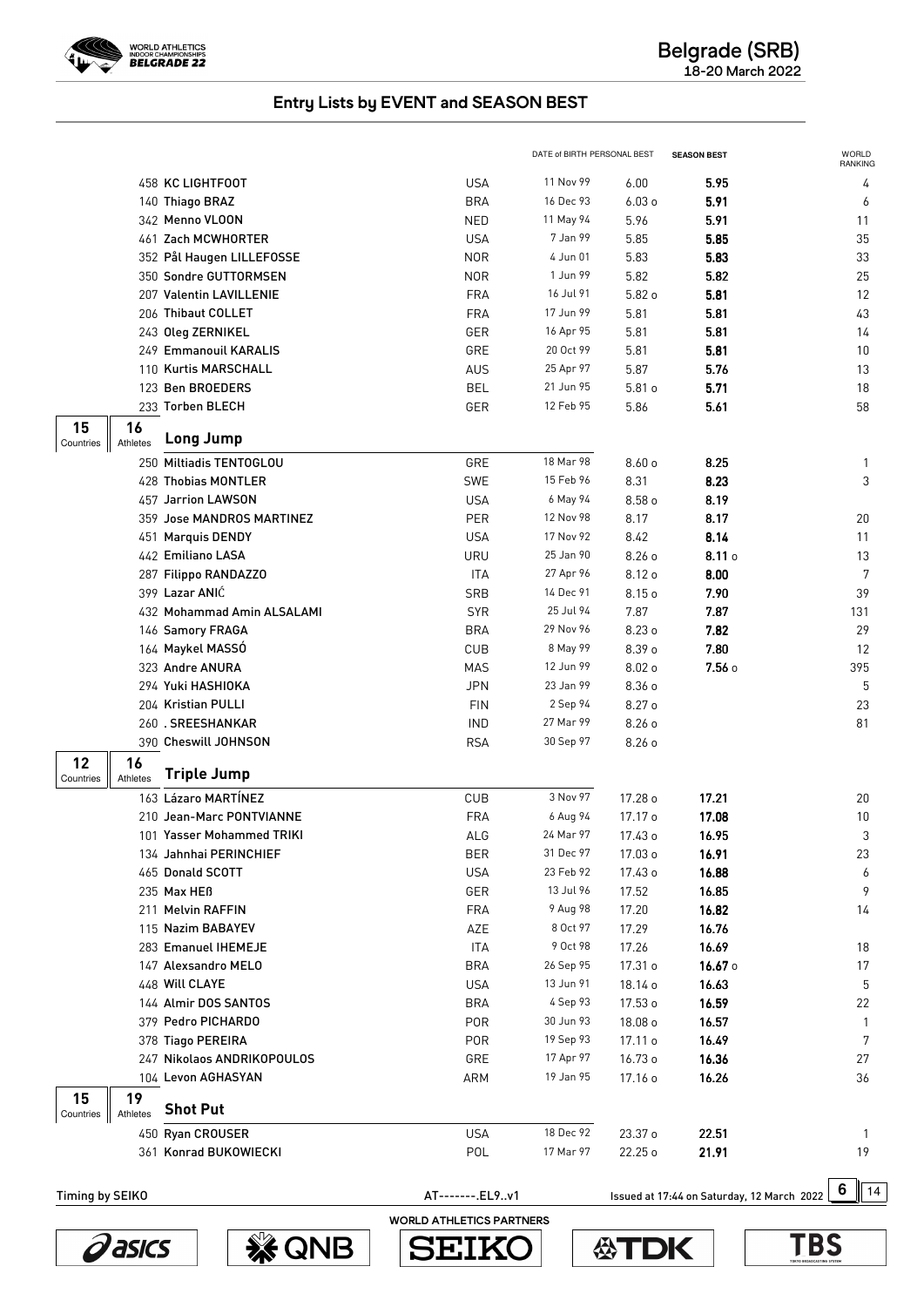

|                 |                |                                  |            | DATE of BIRTH PERSONAL BEST |         | <b>SEASON BEST</b> | WORLD<br>RANKING        |
|-----------------|----------------|----------------------------------|------------|-----------------------------|---------|--------------------|-------------------------|
|                 |                | 162 Filip MIHALJEVIĆ             | <b>CRO</b> | 31 Jul 94                   | 21.94 o | 21.84              | 5                       |
|                 |                | 443 Josh AWOTUNDE                | <b>USA</b> | 12 Jun 95                   | 22.00 o | 21.74              | 8                       |
|                 |                | 150 Darlan ROMANI                | <b>BRA</b> | 9 Apr 91                    | 22.61 o | 21.71              | 6                       |
|                 |                | 289 Zane WEIR                    | <b>ITA</b> | 7 Sep 95                    | 21.66 o | 21.65 o            | 7                       |
|                 |                | 286 Nick PONZIO                  | <b>ITA</b> | 4 Jan 95                    | 21.72 o | 21.61              | 14                      |
|                 |                | 355 Tomas WALSH                  | <b>NZL</b> | 1 Mar 92                    | 22.90 o | 21.55 o            | $\overline{2}$          |
|                 |                | 172 Tomáš STANĚK                 | CZE        | 13 Jun 91                   | 22.17   | 21.18              | 18                      |
|                 |                | 365 Michał HARATYK               | POL        | 10 Apr 92                   | 22.32 o | 21.07              | 11                      |
|                 |                | 403 Asmir KOLAŠINAC              | SRB        | 15 Oct 84                   | 21.58 o | 21.06              | 25                      |
|                 |                | 315 Bob BERTEMES                 | LUX        | 24 May 93                   | 22.22 o | 20.91              | 20                      |
|                 |                | 135 Mesud PEZER                  | BIH        | 27 Aug 94                   | 21.48 o | 20.91              | 17                      |
|                 |                | 221 Scott LINCOLN                | GBR        | 7 May 93                    | 21.28 o | 20.73              | 24                      |
|                 |                | 429 Wictor PETERSSON             | SWE        | 1 May 98                    | 21.15   | 20.73              | 26                      |
|                 |                | 374 Francisco BELO               | <b>POR</b> | 27 Mar 91                   | 21.28   | 20.64              | 21                      |
|                 |                | 388 Andrei Rares TOADER          | <b>ROU</b> | 26 May 97                   | 21.29 o | 20.35              | 22                      |
|                 |                | 261 Tajinderpal Singh TOOR       | <b>IND</b> | 13 Nov 94                   | 21.49 o | 19.94 0            | 23                      |
|                 |                | 404 Armin SINANČEVIĆ             | SRB        | 14 Aug 96                   | 21.88 o |                    | 4                       |
| 9<br>Countries  | 12<br>Athletes | Heptathlon                       |            |                             |         |                    |                         |
|                 |                | 464 Garrett SCANTLING            | <b>USA</b> | 19 May 93                   | 6382    | 6382               | 3                       |
|                 |                | 407 Simon EHAMMER                | SUI        | 7 Feb 00                    | 6285    | 6285               |                         |
|                 |                | 194 Hans-Christian HAUSENBERG    | <b>EST</b> | 18 Sep 98                   | 6143    | 6143               |                         |
|                 |                | 411 Andri OBERHOLZER             | SUI        | 24 Jul 96                   | 6041    | 6041               | 56                      |
|                 |                | 280 Dario DESTER                 | <b>ITA</b> | 22 Jul 00                   | 6076    | 6038               | 36                      |
|                 |                | 193 Jorge UREÑA                  | <b>ESP</b> | 8 Oct 93                    | 6249    | 5955               | 8                       |
|                 |                | 156 Damian WARNER                | CAN        | 4 Nov 89                    | 6343    |                    | $\mathbf{1}$            |
|                 |                | 197 Karel TILGA                  | <b>EST</b> | 5 Feb 98                    | 6264    |                    | 19                      |
|                 |                | 236 Kai KAZMIREK                 | GER        | 28 Jan 91                   | 6238    |                    | 10                      |
|                 |                | 251 Lindon VICTOR                | GRN        | 28 Feb 93                   | 5976    |                    |                         |
|                 |                | 445 Steven BASTIEN               | <b>USA</b> | 4 Mar 94                    | 5810    |                    | 9                       |
|                 |                | 111 Ashley MOLONEY               | AUS        | 13 Mar 00                   |         |                    | 4                       |
| 13<br>Countries | 71<br>Athletes | 4 x 400 Metres Relay             |            |                             |         |                    |                         |
|                 |                | Romania                          | <b>ROU</b> |                             | 3:10.36 | 3:10.36            |                         |
|                 |                | <b>United States</b>             | <b>USA</b> |                             | 3:01.39 |                    |                         |
|                 |                | Poland                           | POL        |                             | 3:01.77 |                    |                         |
|                 |                | Belgium                          | <b>BEL</b> |                             | 3:02.51 |                    |                         |
|                 |                | Great Britain & NI               | GBR        |                             | 3:03.20 |                    |                         |
|                 |                | <b>Czech Republic</b>            | CZE        |                             | 3:04.09 |                    |                         |
|                 |                | Netherlands                      | NED        |                             | 3:06.06 |                    |                         |
|                 |                | Spain                            | <b>ESP</b> |                             | 3:06.32 |                    |                         |
|                 |                | Sweden                           | SWE        |                             | 3:07.10 |                    |                         |
|                 |                | Nigeria                          | <b>NGR</b> |                             | 3:07.95 |                    |                         |
|                 |                | Ireland                          | <b>IRL</b> |                             | 3:08.83 |                    |                         |
|                 |                | Slovak Republic                  | <b>SVK</b> |                             | 3:15.90 |                    |                         |
|                 |                | Ecuador                          | ECU        |                             |         |                    |                         |
|                 |                | World Ranking as of 7 March 2022 |            |                             |         |                    | o = Outdoor performance |

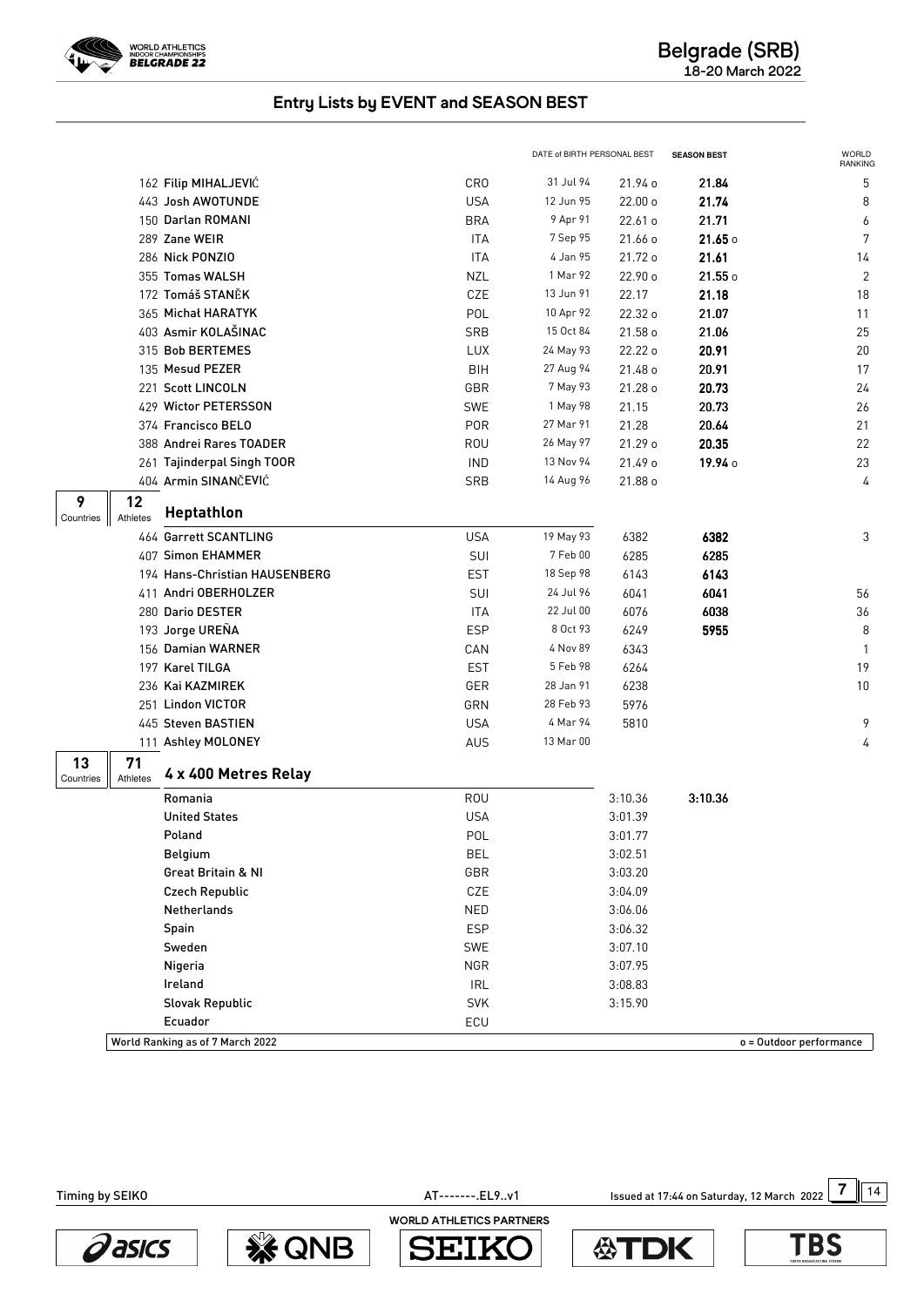

|                 |                |                                   |                 | DATE of BIRTH PERSONAL BEST |        | <b>SEASON BEST</b> | WORLD<br>RANKING |
|-----------------|----------------|-----------------------------------|-----------------|-----------------------------|--------|--------------------|------------------|
| 81              | 308            | <b>WOMEN</b>                      |                 |                             |        |                    |                  |
| Countries       | Athletes       |                                   |                 |                             |        |                    |                  |
| 38<br>Countries | 49<br>Athletes | 60 Metres                         |                 |                             |        |                    |                  |
|                 |                | 324 Ewa SWOBODA                   | POL             | 26 Jul 97                   | 6.99   | 6.99               |                  |
|                 |                | 401 Marybeth SANT-PRICE           | <b>USA</b>      | 6 Apr 95                    | 7.04   | 7.04               | 57               |
|                 |                | 355 Mujinga KAMBUNDJI             | SUI             | 17 Jun 92                   | 7.03   | 7.05               | 8                |
|                 |                | 379 Mikiah BRISCO                 | <b>USA</b>      | 14 Jul 96                   | 7.04   | 7.07               | 19               |
|                 |                | 277 Briana WILLIAMS               | <b>JAM</b>      | 21 Mar 02                   | 7.09   | 7.09               | 13               |
|                 |                | 213 Daryll NEITA                  | GBR             | 29 Aug 96                   | 7.11   | 7.11               | 7                |
|                 |                | 270 Shericka JACKSON              | JAM             | 16 Jul 94                   | 7.12   | 7.12               | 3                |
|                 |                | 321 Pia SKRZYSZOWSKA              | POL             | 20 Apr 01                   | 7.12   | 7.12               | 23               |
|                 |                | 353 Géraldine FREY                | SUI             | 19 Jun 97                   | 7.15   | 7.15               | 201              |
|                 |                | 180 Maria Isabel PÉREZ            | <b>ESP</b>      | 1 Mar 93                    | 7.16   | 7.16               | 33               |
|                 |                | 261 Zaynab DOSSO                  | ITA             | 12 Sep 99                   | 7.16   | 7.16               | 73               |
|                 |                | 194 Lotta KEMPPINEN               | <b>FIN</b>      | 1 Apr 98                    | 7.16   | 7.17               | 53               |
|                 |                | 327 Lorène Dorcas BAZOLO          | <b>POR</b>      | 4 May 83                    | 7.17   | 7.17               | 51               |
|                 |                | 367 Michelle-Lee AHYE             | TT <sub>0</sub> | 10 Apr 92                   | 7.09   | 7.19               | 14               |
|                 |                | 251 Molly SCOTT                   | <b>IRL</b>      | 30 Mar 99                   | 7.19   | 7.19               | 93               |
|                 |                | 226 Gina LÜCKENKEMPER             | GER             | 21 Nov 96                   | 7.11   | 7.20               | 136              |
|                 |                | 204 Cheyanne EVANS-GRAY           | GBR             | 15 Jul 98                   | 7.22   | 7.22               | 268              |
|                 |                | 231 Rafalia SPANOUDAKI-CHATZIRIGA | GRE             | 7 Jun 94                    | 7.23   | 7.23               | 61               |
|                 |                | 255 Diana VAISMAN                 | <b>ISR</b>      | 23 Jul 98                   | 7.23   | 7.23               | 48               |
|                 |                | 131 Rosângela SANTOS              | <b>BRA</b>      | 20 Dec 90                   | 7.17   | 7.24               | 62               |
|                 |                | 165 Ida KARSTOFT                  | <b>DEN</b>      | 29 Oct 95                   | 7.24   | 7.24               |                  |
|                 |                | 361 Claudia PAYTON                | <b>SWE</b>      | 13 Apr 98                   | 7.24   | 7.24               | 155              |
|                 |                | 307 N'Ketia SEEDO                 | <b>NED</b>      | 7 Jun 03                    | 7.24   | 7.25               | 162              |
|                 |                | 130 Vitoria Cristina ROSA         | <b>BRA</b>      | 12 Jan 96                   | 7.25   | 7.25               | 36               |
|                 |                | 201 Gina BASS                     | GAM             | 3 May 95                    | 7.11   | 7.26               | 24               |
|                 |                | 234 Jasmine ABRAMS                | GUY             | 14 Mar 94                   | 7.26   | 7.26               | 67               |
|                 |                | 292 Patrizia VAN DER WEKEN        | <b>LUX</b>      | 12 Nov 99                   | 7.26   | 7.26               | 76               |
|                 |                | 257 Aurora BERTON                 | <b>ITA</b>      | 18 Aug 00                   | 7.28   | 7.28               | 255              |
|                 |                | 358 Viktória FORSTER              | <b>SVK</b>      | 8 Apr 02                    | 7.28   | 7.28               | 184              |
|                 |                | 352 Riccarda DIETSCHE             | SUI             | 30 Apr 96                   | 7.29   | 7.29               | 158              |
|                 |                | 119 Rani ROSIUS                   | <b>BEL</b>      | 25 Apr 00                   | 7.27   | 7.30               | 68               |
|                 |                | 157 Eva KUBÍČKOVÁ                 | CZE             | 4 Jun 03                    | 7.30   | 7.30               | 281              |
|                 |                | 241 Fasihi FARZANEH               | <b>IRI</b>      | 3 Jan 93                    | 7.25   | 7.31               | 166              |
|                 |                | 331 Rosalina SANTOS               | <b>POR</b>      | 18 Feb 98                   | 7.30   | 7.33               | 171              |
|                 |                | 359 Monika WEIGERTOVÁ             | <b>SVK</b>      | 20 Mar 92                   | 7.32   | 7.33               | 123              |
|                 |                | 348 Milana TIRNANIĆ               | <b>SRB</b>      | 1 Sep 94                    | 7.33   | 7.33               | 182              |
|                 |                | 112 Anthonique STRACHAN           | BAH             | 22 Aug 93                   | 7.35   | 7.35               | 128              |
|                 |                | 155 Olivia FOTOPOULOU             | <b>CYP</b>      | 20 Dec 96                   | 7.35   | 7.35               | 120              |
|                 |                | 332 Marina Andreea BABOI          | <b>ROU</b>      | 4 Jun 99                    | 7.29   | 7.36               | 161              |
|                 |                | 314 Kristina Marie KNOTT          | PHI             | 25 Sep 95                   | 7.26   | 7.42               | 150              |
|                 |                | 345 Ivana ILIĆ                    | <b>SRB</b>      | 8 Jun 02                    | 7.42   | 7.42               | 113              |
|                 |                | 252 Guðbjörg Jóna BJARNADÓTTIR    | <b>ISL</b>      | 24 Dec 01                   | 7.43   | 7.43               | 413              |
|                 |                | 289 Aziza SBAITY                  | LBN             | 17 Nov 91                   | 7.51   | 7.53               | 344              |
|                 |                | 297 Carla SCICLUNA                | MLT             | 27 Jan 01                   | 7.69   | 7.69               | 1522             |
|                 |                | 299 Charlotte AFRIAT              | <b>MON</b>      | 17 Oct 02                   | 7.85   | 8.08               | 2902             |
|                 |                | 240 Dutee CHAND                   | <b>IND</b>      | 3 Feb 96                    | 7.28   |                    | 66               |
|                 |                | 312 Zoe HOBBS                     | <b>NZL</b>      | 11 Sep 97                   | 7.33 о |                    | 22               |
|                 |                | 168 Bassant HEMIDA                | EGY             | 28 Sep 96                   |        |                    | 129              |
|                 |                | 365 Winfrida MAKENJI              | <b>TAN</b>      | 17 Jun 01                   |        |                    |                  |
|                 |                |                                   |                 |                             |        |                    |                  |

AT--------.EL9..v1 **8** Issued at 17:44 on Saturday, 12 March 2022 8 14









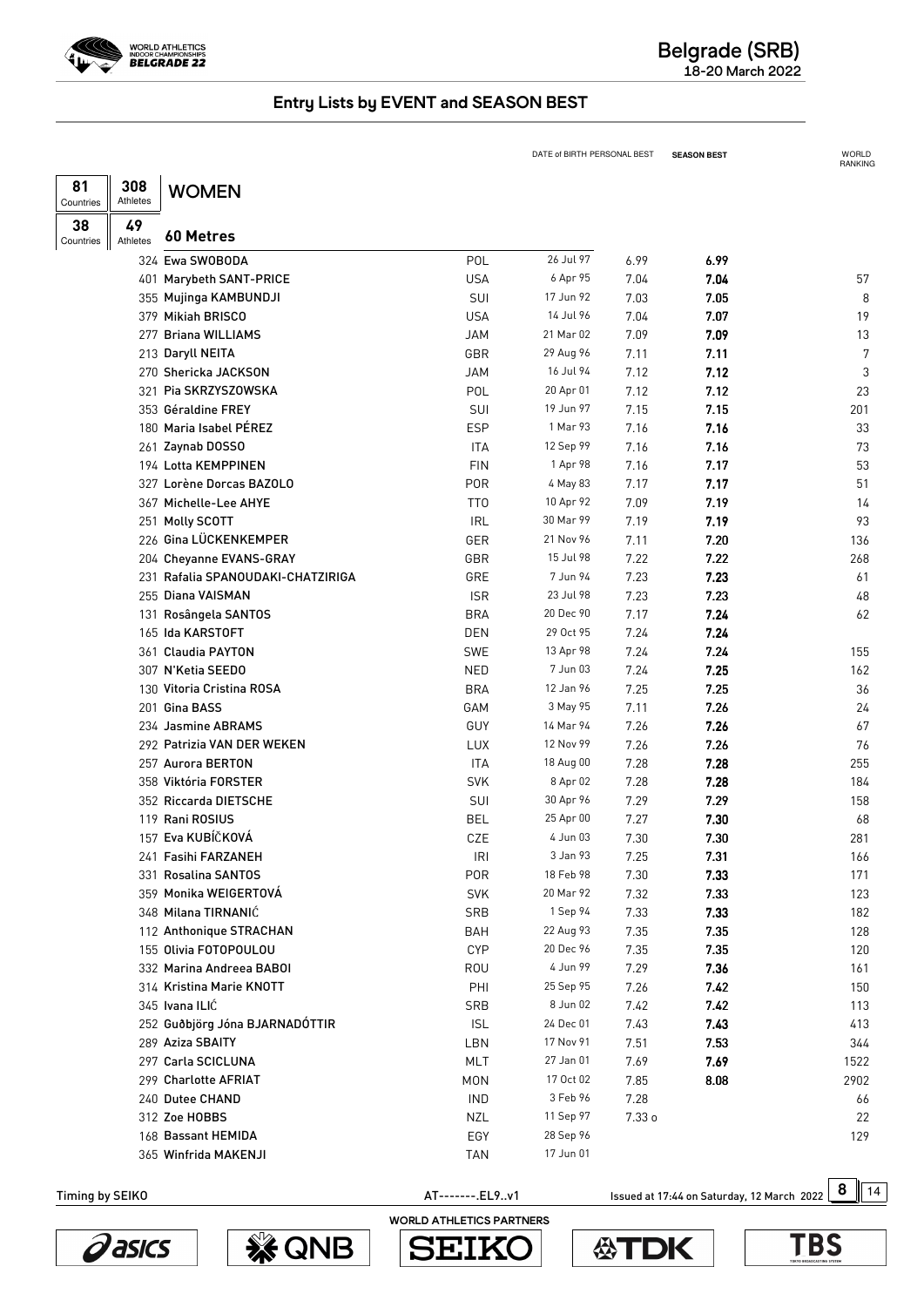

|                  |                |                               |                 | DATE of BIRTH PERSONAL BEST |         | <b>SEASON BEST</b>                         | WORLD<br><b>RANKING</b> |
|------------------|----------------|-------------------------------|-----------------|-----------------------------|---------|--------------------------------------------|-------------------------|
| 20               | 35             |                               |                 |                             |         |                                            |                         |
| <b>Countries</b> | Athletes       | 400 Metres                    |                 |                             |         |                                            |                         |
|                  |                | 300 Femke BOL                 | <b>NED</b>      | 23 Feb 00                   | 50.30   | 50.30                                      | 10                      |
|                  |                | 323 Justyna ŚWIĘTY-ERSETIC    | POL             | 3 Dec 92                    | 51.04   | 51.04                                      | 14                      |
|                  |                | 320 Anna KIEŁBASIŃSKA         | POL             | 26 Jun 90                   | 51.10   | 51.10                                      | 15                      |
|                  |                | 319 Natalia KACZMAREK         | POL             | 17 Jan 98                   | 51.15   | 51.15                                      | 9                       |
|                  |                | 303 Lieke KLAVER              | <b>NED</b>      | 20 Aug 98                   | 51.20   | 51.20                                      | 11                      |
|                  |                | 273 Stephenie Ann MCPHERSON   | <b>JAM</b>      | 25 Nov 88                   | 51.39   | 51.39                                      | $\overline{2}$          |
|                  |                | 291 Modesta Juste MORAUSKAITE | LTU             | 2 Oct 95                    | 51.63   | 51.63                                      | 70                      |
|                  |                | 245 Phil HEALY                | <b>IRL</b>      | 19 Nov 94                   | 51.66   | 51.66                                      | 24                      |
|                  |                | 388 Lynna IRBY                | <b>USA</b>      | 6 Dec 98                    | 50.62   | 51.88                                      | 18                      |
|                  |                | 162 Lada VONDROVA             | CZE             | 6 Sep 99                    | 51.82   | 51.90                                      | 30                      |
|                  |                | 215 Ama PIPI                  | GBR             | 26 Nov 95                   | 52.02   | 52.02                                      | 27                      |
|                  |                | 208 Jessie KNIGHT             | GBR             | 15 Jun 94                   | 51.57   | 52.03                                      |                         |
|                  |                | 378 Jessica BEARD             | <b>USA</b>      | 8 Jan 89                    | 50.79   | 52.05                                      | 19                      |
|                  |                | 233 Aliyah ABRAMS             | <b>GUY</b>      | 3 Apr 97                    | 52.05   | 52.05                                      | 61                      |
|                  |                | 114 Sada WILLIAMS             | <b>BAR</b>      | 1 Dec 97                    | 52.28   | 52.28                                      | 7                       |
|                  |                | 272 Roneisha MCGREGOR         | <b>JAM</b>      | 9 Oct 97                    | 52.32   | 52.32                                      | 17                      |
|                  |                | 343 Maja ĆIRIĆ                | SRB             | 7 Nov 89                    | 52.33   | 52.33                                      | 212                     |
|                  |                | 268 Junelle BROMFIELD         | <b>JAM</b>      | 8 Feb 98                    | 52.40   | 52.40                                      | 35                      |
|                  |                | 400 Na'Asha ROBINSON          | <b>USA</b>      | 23 Jan 97                   | 51.98   | 52.48                                      | 67                      |
|                  |                | 222 Hannah WILLIAMS           | GBR             | 23 Apr 98                   | 52.51   | 52.51                                      | 62                      |
|                  |                | 150 Roxana GÓMEZ              | <b>CUB</b>      | 7 Jan 99                    | 52.60   | 52.60                                      | 16                      |
|                  |                | 117 Camille LAUS              | <b>BEL</b>      | 23 May 93                   | 52.62   | 52.62                                      | 75                      |
|                  |                | 159 Tereza PETRŽILKOVÁ        | CZE             | 10 Sep 93                   | 52.64   | 52.64                                      | 136                     |
|                  |                | 242 Sophie BECKER             | <b>IRL</b>      | 16 May 97                   | 52.64   | 52.64                                      | 76                      |
|                  |                | 142 Micha POWELL              | CAN             | 12 Jan 95                   | 52.68   | 52.68                                      | 88                      |
|                  |                | 111 Megan MOSS                | <b>BAH</b>      | 22 Mar 02                   | 52.32   | 52.74                                      | 122                     |
|                  |                | 248 Sharlene MAWDSLEY         | <b>IRL</b>      | 10 Aug 98                   | 52.74   | 52.74                                      | 143                     |
|                  |                | 173 Laura BUENO               | <b>ESP</b>      | 25 May 93                   | 52.67   | 52.77                                      | 50                      |
|                  |                | 177 Sara GALLEGO              | <b>ESP</b>      | 11 Oct 00<br>14 Dec 88      | 52.82   | 52.82                                      |                         |
|                  |                | 172 Aauri Lorena BOKESA       | <b>ESP</b>      | 9 Mar 94                    | 52.74   | 52.90                                      | 46                      |
|                  |                | 326 Cátia AZEVEDO             | <b>POR</b>      | 22 Mar 90                   | 52.90   | 52.90                                      | 26                      |
|                  |                | 366 Yanique HAYE-SMITH        | <b>TKS</b>      | 9 Mar 95                    | 52.72   | 53.01                                      |                         |
|                  |                | 288 Gunta VAIČULE             | LAT             |                             | 52.66   | 53.17                                      |                         |
|                  |                | 110 Shaunae MILLER-UIBO       | BAH             | 15 Apr 94<br>18 Mar 90      | 50.21   |                                            | 3                       |
|                  |                | 232 Irini VASILIOU            | GRE             |                             | 52.76   |                                            | 102                     |
| 13<br>Countries  | 20<br>Athletes | 800 Metres                    |                 |                             |         |                                            |                         |
|                  |                | 205 Keely HODGKINSON          | GBR             | 3 Mar 02                    | 1:57.20 | 1:57.20                                    | 1                       |
|                  |                | 269 Natoya GOULE              | <b>JAM</b>      | 30 Mar 91                   | 1:58.46 | 1:58.46                                    | 4                       |
|                  |                | 368 Halimah NAKAAYI           | UGA             | 16 Oct 94                   | 1:58.58 | 1:58.58                                    | 8                       |
|                  |                | 102 Catriona BISSET           | AUS             | 1 Mar 94                    | 1:59.46 | 1:59.46                                    | 9                       |
|                  |                | 139 Madeleine KELLY           | CAN             | 28 Dec 95                   | 2:00.11 | 2:00.11                                    | 42                      |
|                  |                | 186 Tigist GIRMA              | ETH             | 7 Nov 02                    | 2:00.19 | 2:00.19                                    |                         |
|                  |                | 286 Eglay Nafuna NALYANYA     | KEN             | 28 May 96                   | 2:00.26 | 2:00.26                                    | 22                      |
|                  |                | 377 Olivia BAKER              | <b>USA</b>      | 12 Jun 96                   | 2:00.33 | 2:00.33                                    | 33                      |
|                  |                | 316 Angelika CICHOCKA         | POL             | 15 Mar 88                   | 2:00.37 | 2:00.53                                    | 41                      |
|                  |                | 285 Naomi KORIR               | KEN             | 1 Sep 98                    | 2:00.66 | 2:00.66                                    | 63                      |
|                  |                | 218 Jenny SELMAN              | GBR             | 9 Mar 91                    | 2:00.70 | 2:00.70                                    | 47                      |
|                  |                | 178 Lorena MARTÍN             | <b>ESP</b>      | 22 Oct 96                   | 2:01.34 | 2:01.34                                    | 77                      |
|                  |                | 202 Isabelle BOFFEY           | GBR             | 13 Apr 00                   | 2:01.37 | 2:01.37                                    | 30                      |
|                  |                | 403 Ajee WILSON               | <b>USA</b>      | 8 May 94                    | 1:58.29 | 2:01.38                                    | 18                      |
|                  |                |                               |                 |                             |         |                                            |                         |
| Timing by SEIKO  |                |                               | AT-------.EL9v1 |                             |         | Issued at 17:44 on Saturday, 12 March 2022 | 9<br>14                 |





WORLD ATHLETICS PARTNERS

**SEIK** 

S

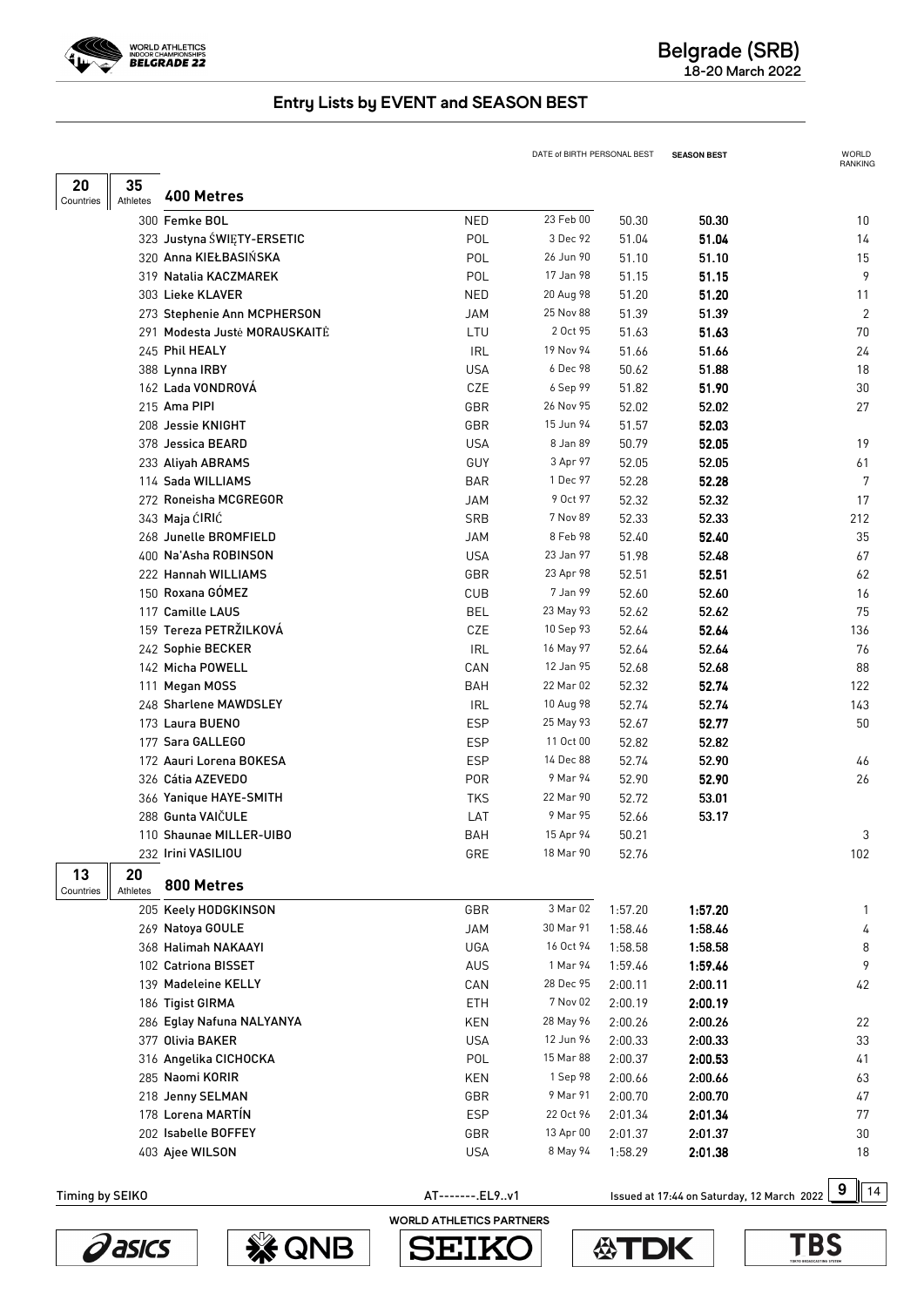

|                                                  |                  | DATE of BIRTH PERSONAL BEST |             | <b>SEASON BEST</b> | <b>WORLD</b><br>RANKING |
|--------------------------------------------------|------------------|-----------------------------|-------------|--------------------|-------------------------|
| 134 Lindsey BUTTERWORTH                          | CAN              | 27 Sep 92                   | 2:01.45     | 2:01.45            | 40                      |
| 256 Elena BELLÒ                                  | <b>ITA</b>       | 18 Jan 97                   | 2:01.45     | 2:01.45            | 31                      |
| 187 Freweyni HAILU                               | ETH              | 12 Feb 01                   | 2:01.89     | 2:01.89            |                         |
| 311 Hedda HYNNE                                  | <b>NOR</b>       | 13 Mar 90                   | 2:00.92     | 2:02.05            | 24                      |
| 243 Síofra CLÉIRIGH BÜTTNER                      | <b>IRL</b>       | 21 Jul 95                   | 2:00.58     | 2:03.18            | 58                      |
| 184 Habitam ALEMU                                | ETH              | 9 Jul 97                    | 1:58.19     |                    | 6                       |
| 17<br>22                                         |                  |                             |             |                    |                         |
| 1500 Metres<br>Athletes<br>Countries             |                  |                             |             |                    |                         |
| 192 Gudaf TSEGAY                                 | ETH              | 23 Jun 97                   | 3:53.09     | 3:54.77            |                         |
| 185 Axumawit EMBAYE                              | ETH              | 18 Oct 94                   | 4:02.12     | 4:02.12            | 12                      |
| 399 Elinor PURRIER ST. PIERRE                    | <b>USA</b>       | 20 Feb 95                   | 4:00.20     | 4:02.13            | 9                       |
| 189 Hirut MESHESHA                               | ETH              | 20 Jan 01                   | 4:02.14     | 4:02.14            | 11                      |
| 397 Josette NORRIS                               | <b>USA</b>       | 15 Dec 95                   | 4:03.16     | 4:03.16            | 8                       |
| 369 Winnie NANYONDO                              | <b>UGA</b>       | 23 Aug 93                   | 4:03.54     | 4:03.54            | $\overline{7}$          |
| 105 Jessica HULL                                 | AUS              | 22 Oct 96                   | 4:04.14     | 4:06.03            | 17                      |
| 391 Heather MACLEAN                              | <b>USA</b>       | 31 Aug 95                   | 4:05.29     | 4:06.09            | 24                      |
| 195 Sara KUIVISTO                                | <b>FIN</b>       | 17 Aug 91                   | 4:06.14     | 4:06.14            | 26                      |
| 333 Claudia Mihaela BOBOCEA                      | ROU              | 11 Jun 92                   | 4:06.24     | 4:06.24            | 41                      |
| 246 Sarah HEALY                                  | <b>IRL</b>       | 13 Feb 01                   | 4:06.94     | 4:06.94            | 22                      |
| 199 Aurore FLEURY                                | <b>FRA</b>       | 4 Dec 93                    | 4:07.09     | 4:07.09            | 28                      |
| 104 Linden HALL                                  | AUS              | 20 Jun 91                   | 4:07.36     | 4:07.36            | 5                       |
| 181 Marta PÉREZ                                  | <b>ESP</b>       | 19 Apr 93                   | 4:07.37     | 4:07.52            | 10                      |
| 144 Lucia STAFFORD                               | CAN              | 17 Aug 98                   | 4:05.70     | 4:07.63            | 27                      |
| 221 Erin WALLACE                                 | GBR              | 18 May 00                   | 4:08.90     | 4:08.90            | 35                      |
| 158 Kristiina MÄKI                               | CZE              | 22 Sep 91                   | 4:08.41     | 4:09.55            | 23                      |
| 295 Alma Delia CORTES                            | MEX              | 26 Dec 97                   | 4:09.58     | 4:09.58            | 64                      |
| 287 Gresa BAKRAQI                                | K <sub>O</sub> S | 11 Sep 95                   | 4:24.10     | 4:24.10            |                         |
| 101 Anjelina Nadai LOHALITH                      | ART              | 1 Jan 95                    | $4:31.65$ o | 4:36.93 0          |                         |
| 281 Nozomi TANAKA                                | <b>JPN</b>       | 4 Sep 99                    | $3:59.19$ o |                    | 14                      |
| 351 Amna BAKHIT BARSHAM                          | SUD              | 14 Nov 90                   | 4:19.15o    |                    |                         |
| 21<br>14<br>3000 Metres<br>Athletes<br>Countries |                  |                             |             |                    |                         |
| 190 Dawit SEYAUM                                 |                  | 27 Jul 96                   |             | 8:23.24            |                         |
|                                                  | ETH              | 10 Feb 00                   | 8:23.24     | 8:26.77            |                         |
| 191 Ejgayehu TAYE                                | ETH              |                             | 8:26.77     |                    | 2                       |
| 393 Alicia MONSON                                | <b>USA</b>       | 13 May 98                   | 8:31.62     | 8:31.62            | 16                      |
| 136 Gabriela DEBUES-STAFFORD                     | CAN              | 13 Sep 95                   | 8:33.92     | 8:33.92            |                         |
| 105 Jessica HULL                                 | <b>AUS</b>       | 22 Oct 96                   | 8:39.79     | 8:39.79            |                         |
| 399 Elinor PURRIER ST. PIERRE                    | USA              | 20 Feb 95                   | 8:36.41     | 8:41.53            |                         |
| 283 Beatrice CHEBET                              | KEN              | 5 Mar 00                    | 8:37.06     | 8:41.92            | 10                      |
| 296 Laura GALVÁN                                 | <b>MEX</b>       | 5 Oct 91                    | 8:42.29     | 8:42.29            | $24\,$                  |
| 143 Julie-Anne STAEHLI                           | CAN              | 21 Dec 93                   | 8:43.55     | 8:43.55            | 23                      |
| 209 Amy-Eloise MARKOVC                           | GBR              | 5 Aug 95                    | 8:44.15     | 8:44.15            | 26                      |
| 181 Marta PÉREZ                                  | <b>ESP</b>       | 19 Apr 93                   | 8:44.40     | 8:44.40            |                         |
| 225 Hanna KLEIN                                  | GER              | 6 Apr 93                    | 8:44.61     | 8:44.61            |                         |
| 284 Edinah JEBITOK                               | KEN              | 10 Nov 01                   | 8:45.46     | 8:45.46            |                         |
| 100 Luiza GEGA                                   | ALB              | 5 Nov 88                    | 8:44.46     | 8:47.53            |                         |
| 107 Lauren RYAN                                  | <b>AUS</b>       | 15 Mar 98                   | 8:47.88     | 8:47.88            | 71                      |
| 254 Selamawit TEFERI                             | <b>ISR</b>       | 24 Mar 94                   | 8:48.11     | 8:48.11            | 21                      |
| 360 Meraf BAHTA                                  | <b>SWE</b>       | 24 Jun 89                   | 8:42.46     | 8:55.75            | 53                      |
| 216 Amelia QUIRK                                 | GBR              | 18 Dec 99                   | 8:48.82     | 9:06.21            |                         |
| 124 Jhoselyn CAMARGO ALIAGA                      | <b>BOL</b>       | 21 Jul 96                   | 9:44.10     | 10:00.20           | 286                     |
| 188 Lemlem HAILU                                 | ETH              | 25 May 01                   | 8:29.28     |                    |                         |
| 169 Rahel DANIEL                                 | ERI              | 16 Nov 01                   | $9:46.33$ o |                    | 85                      |





WORLD ATHLETICS PARTNERS

**SEIK** 

S



AT--------.EL9..v1 **10** Issued at 17:44 on Saturday, 12 March 2022 10 14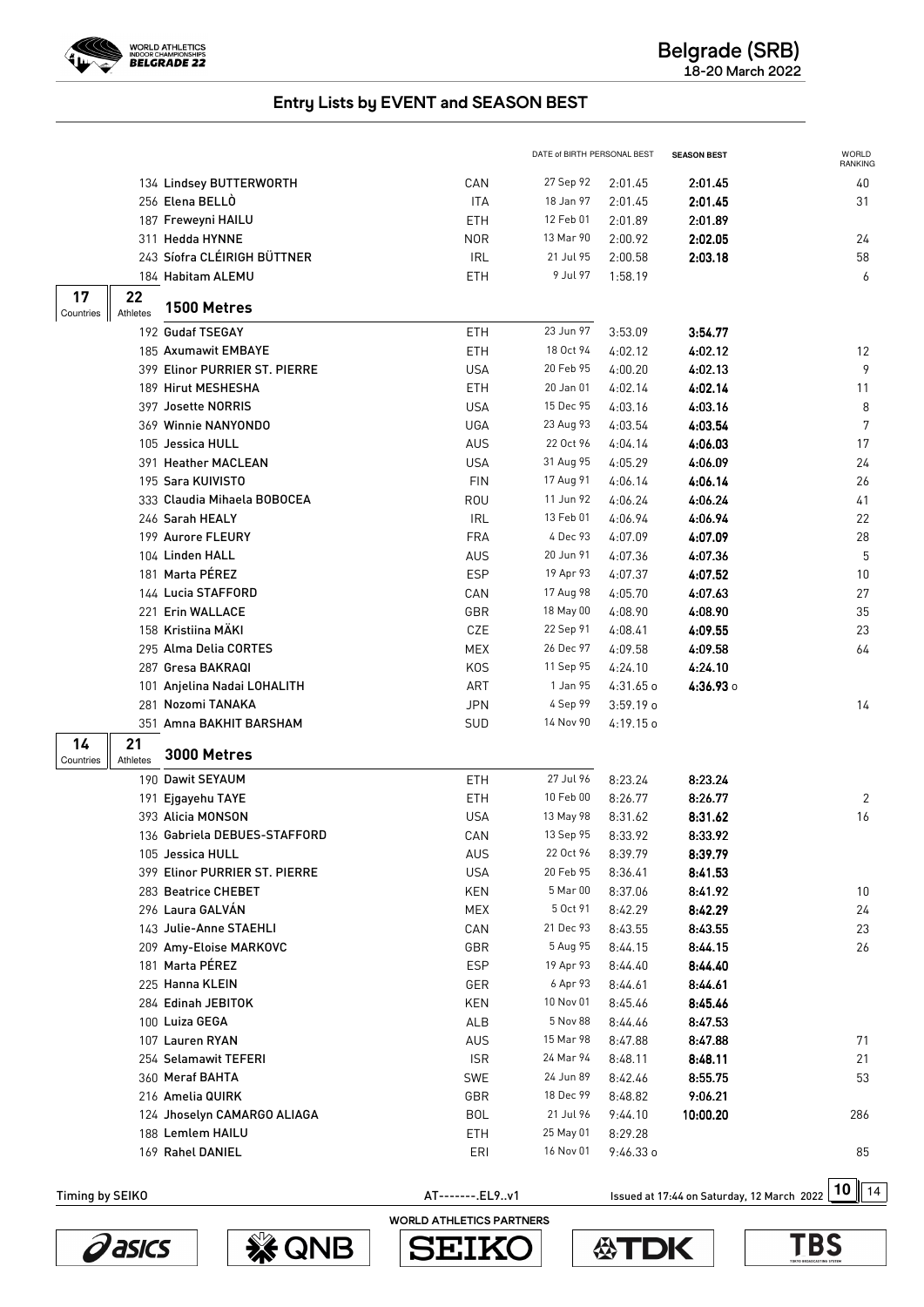

|                 |          |                                                 |                          | DATE of BIRTH PERSONAL BEST |                   | <b>SEASON BEST</b>                         | WORLD<br>RANKING |
|-----------------|----------|-------------------------------------------------|--------------------------|-----------------------------|-------------------|--------------------------------------------|------------------|
| 38              | 46       | 60 Metres Hurdles                               |                          |                             |                   |                                            |                  |
| Countries       | Athletes |                                                 |                          |                             |                   |                                            |                  |
|                 |          | 278 Danielle WILLIAMS                           | <b>JAM</b><br><b>JAM</b> | 14 Sep 92<br>3 Jan 01       | 7.75<br>7.82      | 7.75                                       | 8<br>9           |
|                 |          | 267 Britany ANDERSON<br>381 Gabriele CUNNINGHAM | <b>USA</b>               | 22 Feb 98                   | 7.82              | 7.82<br>7.82                               | 10               |
|                 |          | 200 Cyréna SAMBA-MAYELA                         | <b>FRA</b>               | 31 Oct 00                   | 7.84              | 7.84                                       | 15               |
|                 |          | 109 Devynne CHARLTON                            | <b>BAH</b>               | 26 Nov 95                   | 7.89              | 7.90                                       | 7                |
|                 |          | 390 Alaysha JOHNSON                             | <b>USA</b>               | 20 Jul 96                   | 7.90              | 7.90                                       |                  |
|                 |          | 238 Luca KOZÁK                                  | <b>HUN</b>               | 1 Jun 96                    | 7.92              | 7.92                                       | 13               |
|                 |          | 193 Reetta HURSKE                               | <b>FIN</b>               | 15 May 95                   | 7.93              | 7.93                                       | 23               |
|                 |          | 354 Ditaji KAMBUNDJI                            | SUI                      | 20 May 02                   | 7.94              | 7.94                                       | 20               |
|                 |          | 306 Zoë SEDNEY                                  | <b>NED</b>               | 15 Dec 01                   | 7.95              | 7.95                                       | 19               |
|                 |          | 357 Noemi ZBÄREN                                | SUI                      | 12 Mar 94                   | 7.99              | 7.99                                       | 68               |
|                 |          | 163 Mette GRAVERSGAARD                          | <b>DEN</b>               | 5 Oct 95                    | 8.02              | 8.02                                       | 48               |
|                 |          | 156 Helena JIRANOVÁ                             | CZE                      | 5 Mar 95                    | 8.03              | 8.03                                       | 58               |
|                 |          | 375 Anna PLOTITSYNA                             | <b>UKR</b>               | 1 Jan 87                    | 7.92              | 8.05                                       |                  |
|                 |          | 171 Xènia BENACH                                | <b>ESP</b>               | 22 Mar 00                   | 8.06              | 8.06                                       | 92               |
|                 |          | 247 Sarah LAVIN                                 | <b>IRL</b>               | 28 May 94                   | 8.06              | 8.06                                       | 29               |
|                 |          | 325 Klaudia WOJTUNIK                            | POL                      | 15 May 99                   | 8.07              | 8.07                                       | 50               |
|                 |          | 335 Anamaria NESTERIUC                          | <b>ROU</b>               | 29 Nov 93                   | 8.07              | 8.07                                       | 53               |
|                 |          | 148 Andrea Carolina VARGAS                      | CRC                      | 28 May 96                   | 8.08              | 8.08                                       | 25               |
|                 |          | 123 Anne ZAGRÉ                                  | <b>BEL</b>               | 13 Mar 90                   | 7.98              | 8.09                                       | 24               |
|                 |          | 164 Mathilde HELTBECH                           | <b>DEN</b>               | 22 May 95                   | 8.09              | 8.09                                       | 96               |
|                 |          | 235 Vanessa CLERVEAUX                           | HAI                      | 17 Jun 94                   | 8.05              | 8.10                                       |                  |
|                 |          | 154 Natalia CHRISTOFI                           | <b>CYP</b>               | 10 Feb 97                   | 8.10              | 8.10                                       | 85               |
|                 |          | 149 Ivana LONČAREK                              | CR <sub>0</sub>          | 8 Apr 91                    | 8.06              | 8.11                                       | 69               |
|                 |          | 260 Elisa Maria DI LAZZARO                      | <b>ITA</b>               | 5 Jun 98                    | 8.11              | 8.11                                       | 34               |
|                 |          | 290 Ebony MORRISON                              | LBR                      | 28 Dec 94                   | 8.11              | 8.11                                       | 54               |
|                 |          | 176 Teresa ERRANDONEA                           | <b>ESP</b>               | 15 Nov 94                   | 8.00              | 8.12                                       | 35               |
|                 |          | 406 Yoveinny MOTA                               | VEN                      | 20 Jun 00                   | 8.12              | 8.12                                       | 95               |
|                 |          | 229 Monika ZAPALSKA                             | GER                      | 24 May 94                   | 8.11              | 8.13                                       | 106              |
|                 |          | 138 Michelle HARRISON                           | CAN                      | 6 Dec 92                    | 8.14              | 8.14                                       | 65               |
|                 |          | 347 Anja LUKIĆ                                  | <b>SRB</b>               | 30 May 99                   | 8.14              | 8.14                                       | 83               |
|                 |          | 364 Julia WENNERSTEN                            | <b>SWE</b>               | 18 Mar 01                   | 8.14              | 8.14                                       | 147              |
|                 |          | 210 Megan MARRS                                 | GBR                      | 25 Sep 97                   | 8.12              | 8.15                                       | 124              |
|                 |          | 236 Mulern JEAN                                 | HAI                      | 25 Sep 92                   | 8.08              | 8.16                                       | 128              |
|                 |          | 308 Maayke TJIN-A-LIM                           | <b>NED</b>               | 10 Jan 98                   | 8.16              | 8.16                                       | 149              |
|                 |          | 358 Viktória FORSTER                            | <b>SVK</b>               | 8 Apr 02                    | 8.16              | 8.16                                       | 151              |
|                 |          | 183 Kreete VERLIN                               | <b>EST</b>               | 14 Feb 97                   | 8.20              | 8.20                                       | 189              |
|                 |          | 230 Elisavet PESIRIDOU                          | GRE                      | 12 Feb 92                   | 8.04              | 8.21                                       | 64               |
|                 |          | 167 Maribel Vanessa CAICEDO                     | ECU                      | 1 Apr 98                    | 8.22              | 8.22                                       | 293              |
|                 |          | 293 Sidonie FIADANANTSOA                        | MAD                      | 30 Apr 99                   | 8.26              | 8.26                                       | 227              |
|                 |          | 128 Vitoria Sena BATISTA ALVES                  | BRA                      | 11 Mar 98                   | 8.09              | 8.33                                       | 82               |
|                 |          | 127 Ketiley BATISTA                             | <b>BRA</b>               | 13 Jul 99                   | 8.41              | 8.41                                       | 32               |
|                 |          | 266 Deya ERICKSON                               | <b>IVB</b>               | 2 Mar 97                    | 8.48              | 8.68                                       | 427              |
|                 |          | 280 Miho SUZUKI                                 | <b>JPN</b>               | 18 Nov 96                   | 8.17              |                                            | 74               |
|                 |          | 237 Lai Yiu LUI                                 | HKG                      | 30 Nov 94                   | 8.41              |                                            | 100              |
|                 |          | 103 Liz CLAY                                    | AUS                      | 9 May 95                    |                   |                                            | 22               |
| 10              | 12       | <b>High Jump</b>                                |                          |                             |                   |                                            |                  |
| Countries       | Athletes | 106 Eleanor PATTERSON                           |                          | 22 May 96                   |                   |                                            |                  |
|                 |          |                                                 | <b>AUS</b>               | 19 Sep 01                   | 1.99              | 1.99                                       | 5                |
|                 |          | 374 Yaroslava MAHUCHIKH                         | <b>UKR</b>               | 12 Mar 98                   | 2.06              | 1.96                                       | 2                |
|                 |          | 282 Nadezhda DUBOVITSKAYA                       | KAZ                      |                             | 2.00 <sub>o</sub> | 1.96                                       | 15               |
| Timing by SEIKO |          |                                                 | AT-------.EL9v1          |                             |                   | Issued at 17:44 on Saturday, 12 March 2022 | 11<br>14         |





WORLD ATHLETICS PARTNERS

**SEIK** 

S



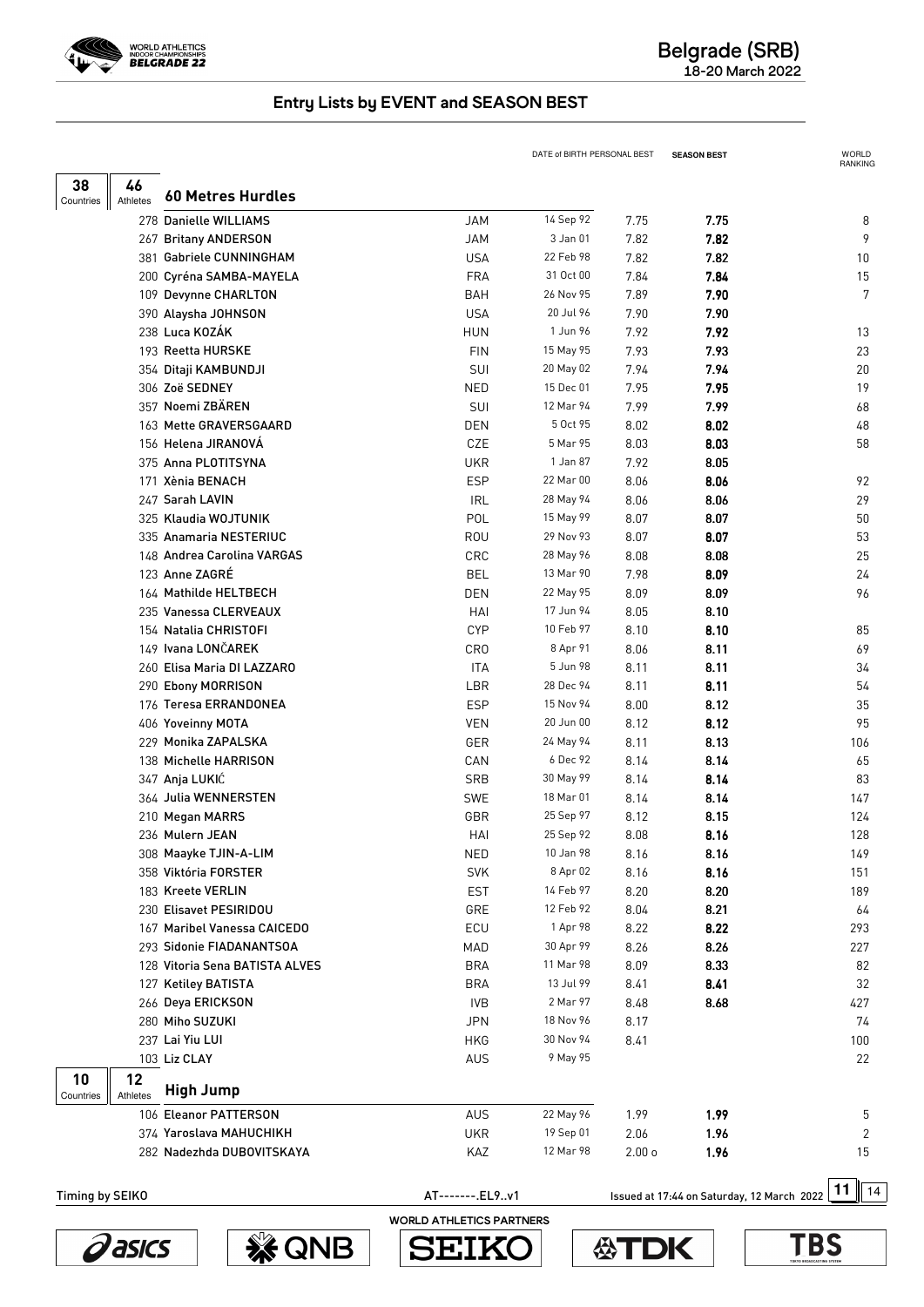

|                                                         |                 | DATE of BIRTH PERSONAL BEST |                   | <b>SEASON BEST</b>                         | <b>WORLD</b><br>RANKING |
|---------------------------------------------------------|-----------------|-----------------------------|-------------------|--------------------------------------------|-------------------------|
| 298 Marija VUKOVIĆ                                      | <b>MNE</b>      | 21 Jan 92                   | 1.97 <sub>o</sub> | 1.96                                       | 8                       |
| 203 Emily BORTHWICK                                     | GBR             | 2 Sep 97                    | 1.95              | 1.95                                       | 13                      |
| 133 Mirela DEMIREVA                                     | <b>BUL</b>      | 28 Sep 89                   | 2.00 <sub>o</sub> | 1.93                                       | 17                      |
| 371 Iryna GERASHCHENKO                                  | <b>UKR</b>      | 10 Mar 95                   | 1.99 o            | 1.93                                       | 4                       |
| 405 Safina SADULLAYEVA                                  | <b>UZB</b>      | 4 Mar 98                    | 1.96o             | 1.93                                       | 10                      |
| 265 Elena VALLORTIGARA                                  | <b>ITA</b>      | 21 Sep 91                   | 2.02 <sub>o</sub> | 1.92                                       | 12                      |
| 349 Angelina TOPIĆ                                      | SRB             | 26 Jul 05                   | 1.91              | 1.91                                       | 53                      |
| 392 Rachel MCCOY                                        | <b>USA</b>      | 1 Aug 95                    | 1.96 o            | 1.86                                       | 14                      |
| 404 Svetlana RADZIVIL                                   | <b>UZB</b>      | 17 Jan 87                   | 1.97 o            | 1.83                                       | 32                      |
| 10<br>13<br><b>Pole Vault</b><br>Athletes<br>Countries  |                 |                             |                   |                                            |                         |
| 394 Sandi MORRIS                                        | <b>USA</b>      | 8 Jul 92                    | 5.00 <sub>o</sub> | 4.80                                       | 5                       |
| 396 Katie NAGEOTTE                                      | <b>USA</b>      | 13 Jun 91                   | 4.95 o            | 4.80                                       | 2                       |
| 341 Tina ŠUTEJ                                          | SL <sub>0</sub> | 7 Nov 88                    | 4.80              | 4.80                                       | 6                       |
| 356 Angelica MOSER                                      | SUI             | 9 Oct 97                    | 4.75              | 4.66                                       | 16                      |
| 153 Yarisley SILVA                                      | CUB             | 1 Jun 87                    | 4.91 o            | 4.65                                       | 17                      |
| 147 Huigin XU                                           | CHN             | 4 Sep 93                    | 4.70 o            | 4.65                                       | 12                      |
| 198 Margot CHEVRIER                                     | <b>FRA</b>      | 21 Dec 99                   | 4.65              | 4.65                                       | 26                      |
| 313 Olivia MCTAGGART                                    | <b>NZL</b>      | 9 Jan 00                    | 4.65 o            | 4.650                                      | 25                      |
| 161 Amálie ŠVÁBÍKOVÁ                                    | CZE             | 22 Nov 99                   | 4.55              | 4.55                                       | 28                      |
| 386 Olivia GRUVER                                       | <b>USA</b>      | 29 Jul 97                   | 4.78              | 4.50                                       | 18                      |
| 264 Elisa MOLINAROLO                                    | <b>ITA</b>      | 29 Jan 94                   | 4.55 o            | 4.46                                       | 32                      |
| 372 Yana HLADIYCHUK                                     | <b>UKR</b>      | 21 May 93                   | 4.61              | 4.41                                       | 38                      |
| 258 Roberta BRUNI                                       | <b>ITA</b>      | 8 Mar 94                    | 4.70 o            | 4.31                                       | 22                      |
| 12<br>16<br><b>Long Jump</b><br>Athletes<br>Countries   |                 |                             |                   |                                            |                         |
| 350 Ivana VULETA                                        | <b>SRB</b>      | 10 May 90                   | 7.24              | 6.88                                       | $\mathbf{1}$            |
| 113 Akela JONES                                         | <b>BAR</b>      | 22 Apr 95                   | 6.80              | 6.80                                       | 23                      |
| 220 Lorraine UGEN                                       | GBR             | 22 Aug 91                   | 7.05 <sub>o</sub> | 6.75                                       | 14                      |
| 363 Khaddi SAGNIA                                       | SWE             | 20 Apr 94                   | 6.93 o            | 6.70                                       | 5                       |
| 334 Florentina Costina IUSCO                            | ROU             | 8 Apr 96                    | 6.92 o            | 6.70                                       | 22                      |
| 344 Milica GARDAŠEVIĆ                                   | <b>SRB</b>      | 28 Sep 98                   | 6.69              | 6.69                                       | 16                      |
| 384 Tiffany FLYNN                                       | <b>USA</b>      | 2 Sep 95                    | 6.80o             | 6.66                                       | 39                      |
| 380 Quanesha BURKS                                      | <b>USA</b>      | 15 Mar 95                   | 6.960             | 6.65                                       | 15                      |
| 175 Fátima DIAME                                        | <b>ESP</b>      | 22 Sep 96                   | 6.82o             | 6.64                                       | 13                      |
| 263 Larissa IAPICHINO                                   | <b>ITA</b>      | 18 Jul 02                   | 6.91              | 6.59                                       | 29                      |
| 310 Ruth USORO                                          | <b>NGR</b>      | 8 Oct 97                    | 6.82              | 6.59                                       | 45                      |
| 217 Jazmin SAWYERS                                      | GBR             | 21 May 94                   | 6.90o             | 6.46                                       | 6                       |
| 239 Anasztázia NGUYEN                                   | <b>HUN</b>      | 9 Jan 93                    | 6.77 <sub>o</sub> | 6.42                                       | 25                      |
| 129 Eliane MARTINS                                      | <b>BRA</b>      | 26 May 86                   | 6.74o             | 6.240                                      | 19                      |
| 309 Ese BRUME                                           | <b>NGR</b>      | 20 Jan 96                   | 7.17 <sub>o</sub> |                                            | 8                       |
| 370 Maryna BEKH-ROMANCHUK                               | <b>UKR</b>      | 18 Jul 95                   | 6.96              |                                            | 3                       |
| 15<br>17<br><b>Triple Jump</b><br>Athletes<br>Countries |                 |                             |                   |                                            |                         |
| 407 Yulimar ROJAS                                       | <b>VEN</b>      | 21 Oct 95                   | 15.67 o           | 15.41                                      |                         |
| 166 Thea LAFOND                                         | <b>DMA</b>      | 5 Apr 94                    | 14.62             | 14.62                                      | 9                       |
| 151 Leyanis PÉREZ HERNÁNDEZ                             | CUB             | 10 Jan 02                   | 14.53 o           | 14.47                                      | 16                      |
| 370 Maryna BEKH-ROMANCHUK                               | <b>UKR</b>      | 18 Jul 95                   | 14.34             | 14.34                                      |                         |
| 279 Kimberly WILLIAMS                                   | <b>JAM</b>      | 3 Nov 88                    | 14.69 o           | 14.32                                      | 4                       |
| 398 Keturah ORJI                                        | <b>USA</b>      | 5 Mar 96                    | 14.92 o           | 14.28                                      | 6                       |
| 259 Dariya DERKACH                                      | ITA             | 27 Mar 93                   | 14.47 o           | 14.26                                      | 19                      |
| 330 Patrícia MAMONA                                     | <b>POR</b>      | 21 Nov 88                   | 15.01 o           | 14.17                                      | 3                       |
| 179 Ana PELETEIRO                                       | <b>ESP</b>      | 2 Dec 95                    | 14.87 o           | 14.15                                      | 5                       |
| Timing by SEIKO                                         | AT-------.EL9v1 |                             |                   | Issued at 17:44 on Saturday, 12 March 2022 | 12<br>14                |





WORLD ATHLETICS PARTNERS

**SEIK** 

S

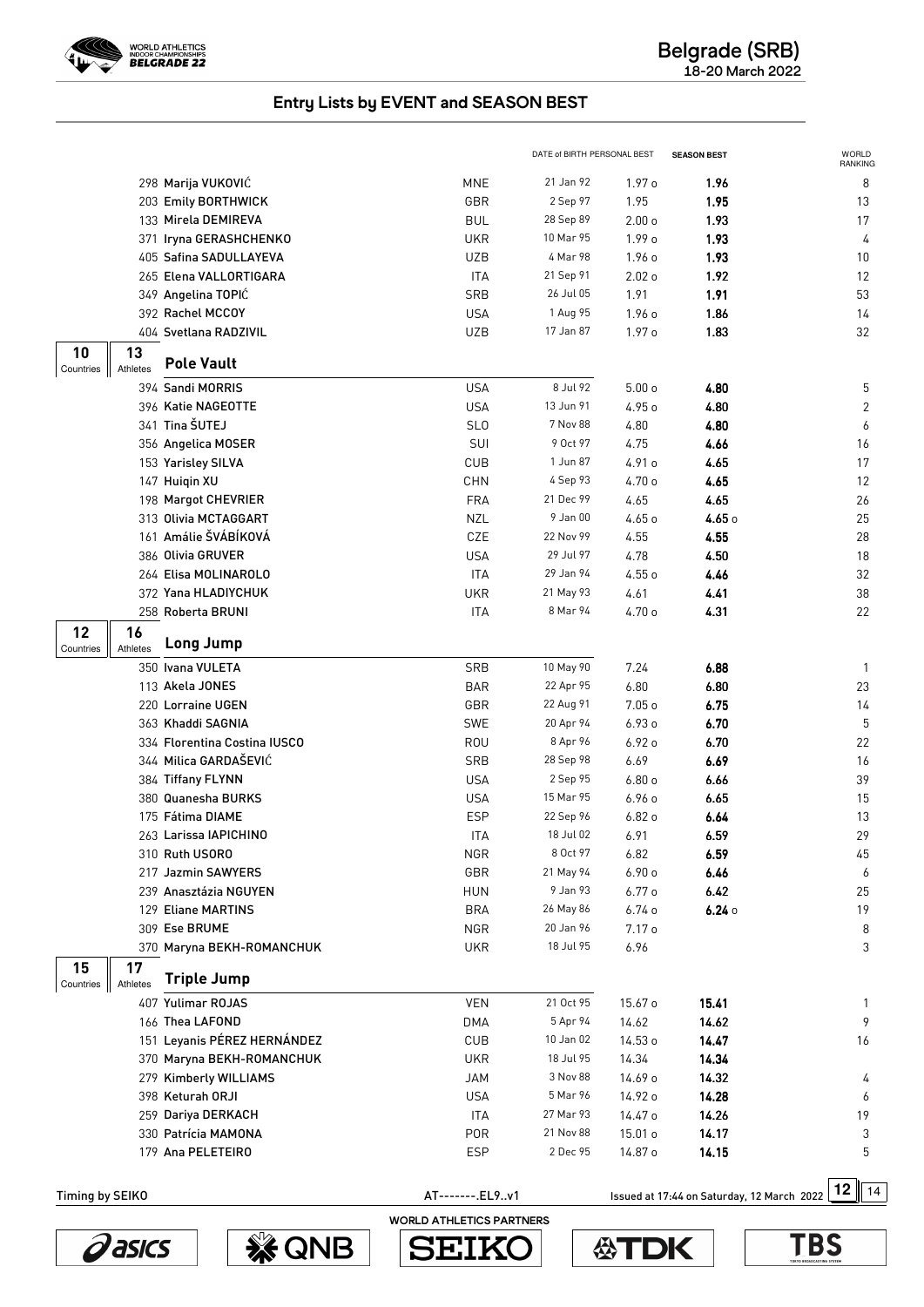

|                 |                |                               |                                 | DATE of BIRTH PERSONAL BEST |         | <b>SEASON BEST</b>                         | <b>WORLD</b><br>RANKING |
|-----------------|----------------|-------------------------------|---------------------------------|-----------------------------|---------|--------------------------------------------|-------------------------|
|                 |                | 132 Nubia SOARES              | <b>BRA</b>                      | 26 Mar 96                   | 14.69 o | 14.10                                      | 23                      |
|                 |                | 152 Liadagmis POVEA           | CUB                             | 6 Feb 96                    | 14.93 o | 14.08                                      | 8                       |
|                 |                | 223 Neele ECKHARDT-NOACK      | GER                             | 2 Jul 92                    | 14.52   | 13.99                                      | 17                      |
|                 |                | 385 Tori FRANKLIN             | <b>USA</b>                      | 7 Oct 92                    | 14.84 o | 13.96                                      | 15                      |
|                 |                | 253 Hanna MINENKO             | <b>ISR</b>                      | 25 Sep 89                   | 14.78 o | 13.93                                      | 7                       |
|                 |                | 336 Neja FILIPIČ              | SL <sub>0</sub>                 | 22 Apr 95                   | 14.37 o | 13.86                                      | 13                      |
|                 |                | 196 Kristiina MÄKELÄ          | <b>FIN</b>                      | 20 Nov 92                   | 14.41 o | 13.75                                      | 12                      |
|                 |                | 346 Jovana ILIC               | SRB                             | 27 May 97                   | 13.61   | 13.61                                      | 78                      |
| 11<br>Countries | 17<br>Athletes | <b>Shot Put</b>               |                                 |                             |         |                                            |                         |
|                 |                | 328 Auriol DONGMO             | <b>POR</b>                      | 3 Aug 90                    | 19.90   | 19.90                                      | $\mathbf{1}$            |
|                 |                | 383 Maggie EWEN               | <b>USA</b>                      | 23 Sep 94                   | 19.79   | 19.79                                      | 3                       |
|                 |                | 305 Jessica SCHILDER          | <b>NED</b>                      | 19 Mar 99                   | 19.72   | 19.72                                      | 17                      |
|                 |                | 382 Chase EALEY               | <b>USA</b>                      | 20 Jul 94                   | 19.68 o | 19.21                                      | 6                       |
|                 |                | 141 Sarah MITTON              | CAN                             | 20 Jun 96                   | 19.16   | 19.16                                      | 14                      |
|                 |                | 224 Sara GAMBETTA             | GER                             | 18 Feb 93                   | 19.05   | 19.05                                      | 12                      |
|                 |                | 362 Fanny ROOS                | SWE                             | 2 Jan 95                    | 19.34 o | 18.95                                      | 4                       |
|                 |                | 227 Katharina MAISCH          | GER                             | 12 Jun 97                   | 18.88   | 18.88                                      | 22                      |
|                 |                | 211 Sophie MCKINNA            | GBR                             | 31 Aug 94                   | 18.82   | 18.82                                      | 15                      |
|                 |                | 275 Danniel THOMAS-DODD       | <b>JAM</b>                      | 11 Nov 92                   | 19.55 o | 18.80                                      | 9                       |
|                 |                | 228 Christina SCHWANITZ       | GER                             | 24 Dec 85                   | 20.77 o | 18.49                                      | 18                      |
|                 |                | 294 Dimitriana BEZEDE         | MDA                             | 12 Apr 94                   | 18.83 o | 18.12                                      |                         |
|                 |                | 329 Jessica INCHUDE           | <b>POR</b>                      | 25 Mar 96                   | 18.13   | 18.10                                      | 35                      |
|                 |                | 126 Livia AVANCINI            | <b>BRA</b>                      | 8 May 92                    | 17.74 o | 17.74 0                                    | 25                      |
|                 |                | 219 Amelia STRICKLER          | GBR                             | 24 Jan 94                   | 18.11 o | 17.62                                      | 33                      |
|                 |                | 146 Ivana Xennia GALLARDO     | CHI                             | 20 Jul 93                   | 17.60 o | 17.03                                      | 38                      |
|                 |                | 125 Geisa ARCANJO             | <b>BRA</b>                      | 19 Sep 91                   | 19.02 o |                                            | 46                      |
| 10              | 12             | Pentathlon                    |                                 |                             |         |                                            |                         |
| Countries       | Athletes       | 322 Adrianna SUŁEK            | POL                             | 3 Apr 99                    | 4756    | 4756                                       | 16                      |
|                 |                | 212 Holly MILLS               | GBR                             | 15 Apr 00                   | 4597    | 4597                                       | 20                      |
|                 |                | 160 Dorota SKŘIVANOVÁ         | CZE                             | 26 Nov 98                   | 4560    | 4560                                       | 39                      |
|                 |                | 387 Chari HAWKINS             | <b>USA</b>                      | 21 May 91                   | 4492    | 4492                                       | 29                      |
|                 |                | 373 Yuliya LOBAN              | <b>UKR</b>                      | 7 Aug 00                    | 4482    | 4482                                       | 36                      |
|                 |                | 108 Sarah LAGGER              | AUT                             | 3 Sep 99                    | 4468    | 4468                                       | 26                      |
|                 |                | 197 Léonie CAMBOURS           | <b>FRA</b>                      | 31 Jul 00                   | 4457    | 4457                                       | 35                      |
|                 |                | 262 Sveva GEREVINI            | <b>ITA</b>                      | 31 May 96                   | 4451    | 4451                                       | 59                      |
|                 |                | 174 Claudia CONTE             | <b>ESP</b>                      | 14 Nov 99                   | 4429    | 4429                                       | 28                      |
|                 |                | 402 Kendell WILLIAMS          | <b>USA</b>                      | 14 Jun 95                   | 4703    | 4399                                       | 4                       |
|                 |                | 207 Katarina JOHNSON-THOMPSON | GBR                             | 9 Jan 93                    | 5000    |                                            |                         |
|                 |                | 122 Noor VIDTS                | <b>BEL</b>                      | 30 May 96                   | 4791    |                                            | 3                       |
| 10              | 55             | 4 x 400 Metres Relay          |                                 |                             |         |                                            |                         |
| Countries       | Athletes       | Slovenia                      | <b>SLO</b>                      |                             | 3:37.84 | 3:37.84                                    |                         |
|                 |                | <b>United States</b>          | <b>USA</b>                      |                             | 3:23.85 |                                            |                         |
|                 |                | Poland                        | POL                             |                             | 3:26.09 |                                            |                         |
|                 |                | Jamaica                       | <b>JAM</b>                      |                             | 3:26.54 |                                            |                         |
|                 |                | Netherlands                   | <b>NED</b>                      |                             | 3:27.15 |                                            |                         |
|                 |                | <b>Great Britain &amp; NI</b> | GBR                             |                             | 3:27.56 |                                            |                         |
|                 |                | Spain                         | <b>ESP</b>                      |                             | 3:31.86 |                                            |                         |
|                 |                | Belgium                       | <b>BEL</b>                      |                             | 3:32.46 |                                            |                         |
|                 |                | Ireland                       | <b>IRL</b>                      |                             | 3:34.61 |                                            |                         |
|                 |                | Canada                        | CAN                             |                             | 3:36.03 |                                            |                         |
|                 |                |                               |                                 |                             |         |                                            |                         |
| Timing by SEIKO |                |                               | AT-------.EL9v1                 |                             |         | Issued at 17:44 on Saturday, 12 March 2022 | 13<br>14                |
|                 |                |                               | <b>WORLD ATHLETICS PARTNERS</b> |                             |         |                                            |                         |